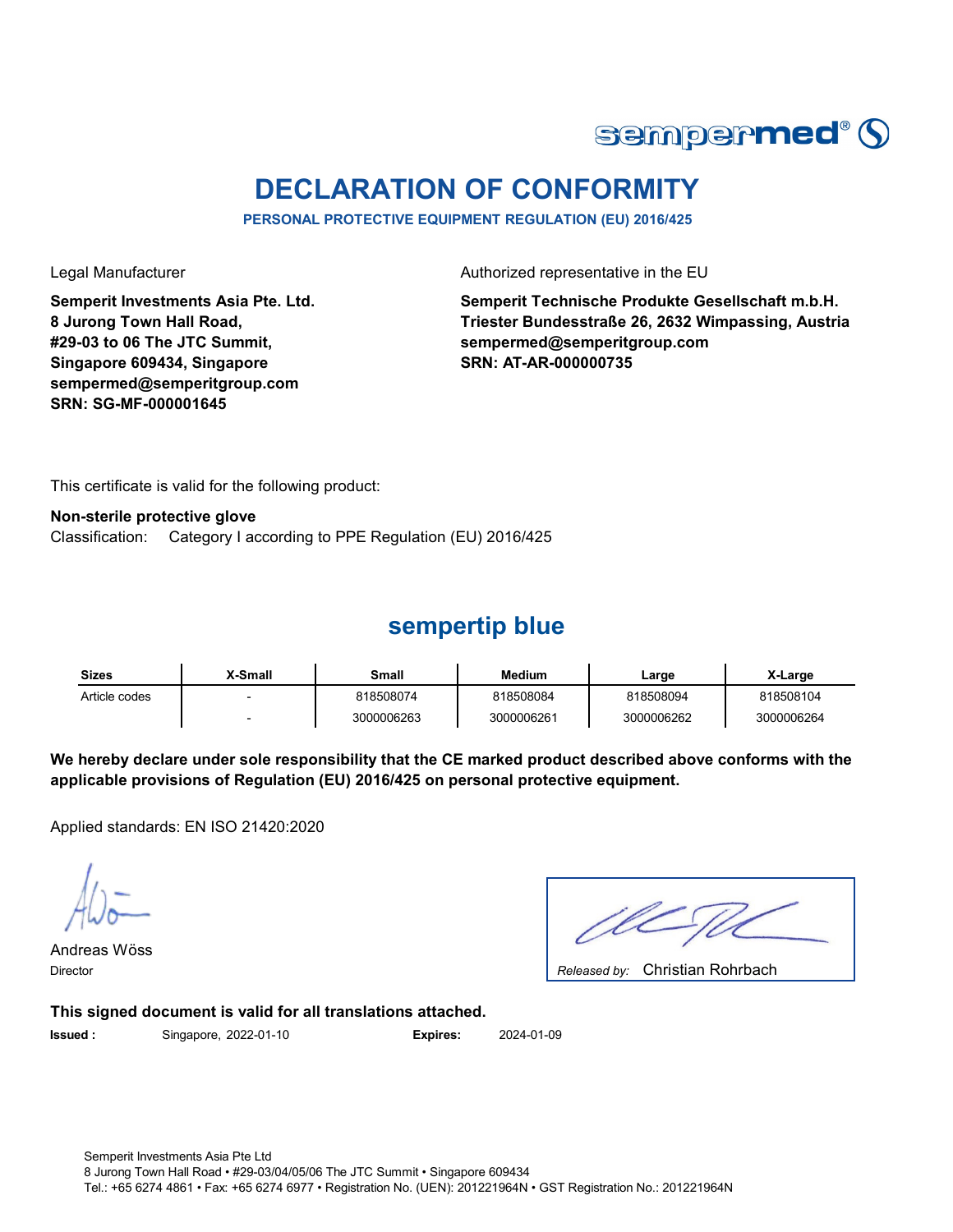

# **KONFORMITÄTSERKLÄRUNG**

VERORDNUNG (EU) 2016/425 FÜR PERSÖNLICHE SCHUTZAUSRÜSTUNG

Hersteller EU-Bevollmächtigter

**Semperit Investments Asia Pte. Ltd. 8 Jurong Town Hall Road, #29-03 to 06 The JTC Summit, Singapore 609434, Singapore sempermed@semperitgroup.com SRN: SG-MF-000001645**

**Semperit Technische Produkte Gesellschaft m.b.H. Triester Bundesstraße 26, 2632 Wimpassing, Austria sempermed@semperitgroup.com SRN: AT-AR-000000735**

Dieses Zertifikat ist gültig für die folgenden Produkte:

**Nicht-steriler Schutzhandschuh** Klassifizierung: Kategorie I gemäß PSA Verordnung (EU) 2016/425

### **sempertip blue**

| Größen         | <b>X-Small</b> | Small      | <b>Medium</b> | Large      | X-Large    |
|----------------|----------------|------------|---------------|------------|------------|
| Artikelnummern |                | 818508074  | 818508084     | 818508094  | 818508104  |
|                |                | 3000006263 | 3000006261    | 3000006262 | 3000006264 |

**Wir bestätigen hiermit unter alleiniger Verantwortung, dass die oben genannten CE gekennzeichneten Produkte mit den maßgeblichen Bestimmungen der Verordnung (EU) 2016/425 für Persönliche Schutzausrüstung übereinstimmen.**

Angewandte Normen: EN ISO 21420:2020

**Ausgestellt am:** Singapore, 2022-01-10 **Gültig bis:** 2024-01-09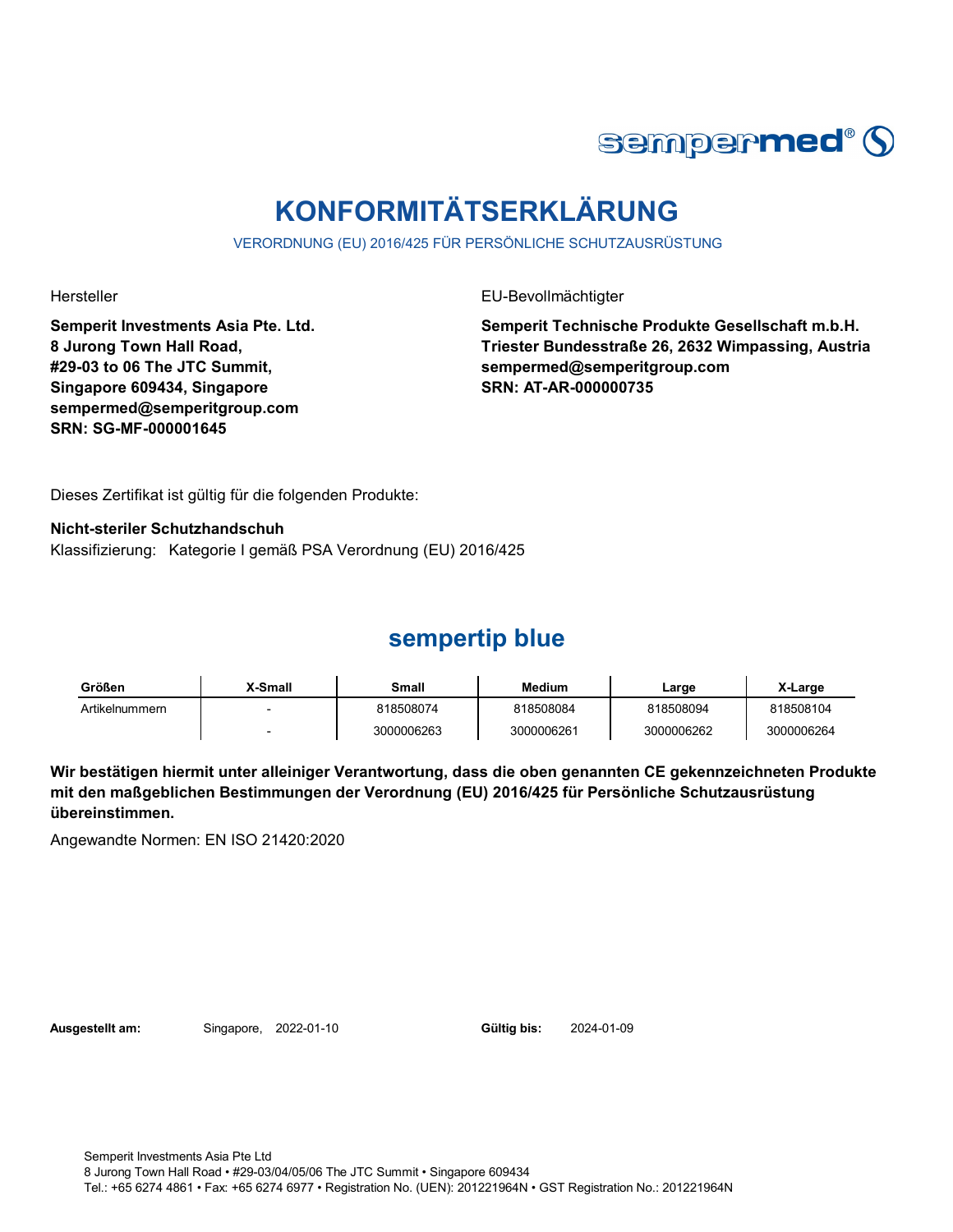

# **DÉCLARATION DE CONFORMITÉ**

RÈGLEMENT (UE) 2016/425 POUR L'ÉQUIPEMENT DE PROTECTION INDIVIDUELLE

**Semperit Investments Asia Pte. Ltd. 8 Jurong Town Hall Road, #29-03 to 06 The JTC Summit, Singapore 609434, Singapore sempermed@semperitgroup.com SRN: SG-MF-000001645**

Fabricant **Représentant UE** 

**Semperit Technische Produkte Gesellschaft m.b.H. Triester Bundesstraße 26, 2632 Wimpassing, Austria sempermed@semperitgroup.com SRN: AT-AR-000000735**

Ce certificat est valable pour les produits suivants :

Classification : Catégorie I selon la règlement EPI (UE) 2016/425 **Gant de protection non-stérile**

### **sempertip blue**

| Tailles           | X-Small | Small      | <b>Medium</b> | Large      | X-Large    |
|-------------------|---------|------------|---------------|------------|------------|
| Numéros d'article |         | 818508074  | 818508084     | 818508094  | 818508104  |
|                   |         | 3000006263 | 3000006261    | 3000006262 | 3000006264 |

**Par la présente, nous déclarons sous notre propre responsabilité que les produits portant le symbole CE mentionnés ci-dessus sont conformes aux dispositions essentielles de la règlement (UE) 2016/425 concernant l'équipement de protection individuelle.**

Normes appliquées : EN ISO 21420:2020

**Délivré le :** Singapore, 2022-01-10 **Valable jusqu'au :** 2024-01-09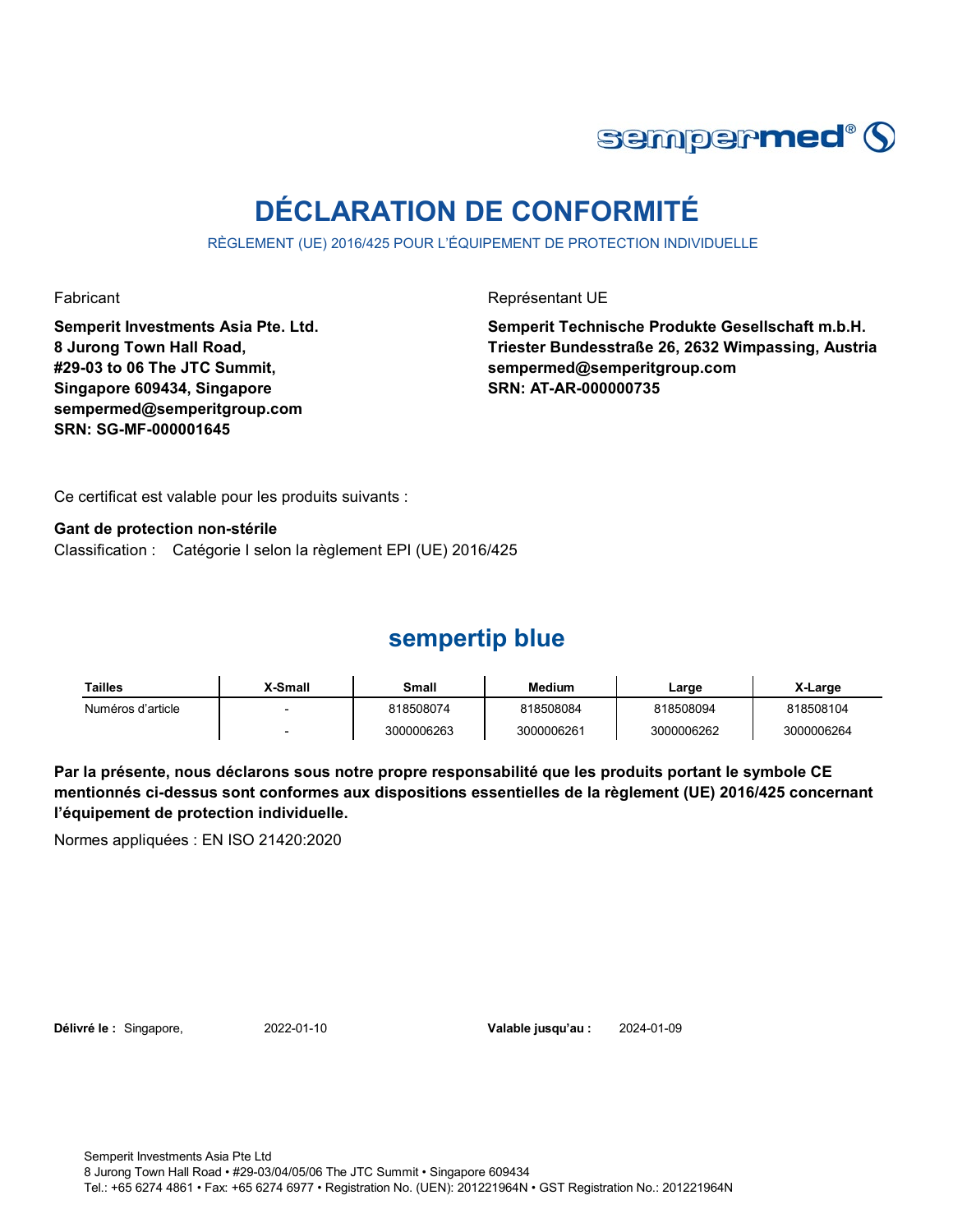

# **DICHIARAZIONE DI CONFORMITÀ**

REGOLAMENTO (UE) 2016/425 DELL'APPARECCHIATURA DI PROTEZIONE INDIVIDUALE

**Semperit Investments Asia Pte. Ltd. 8 Jurong Town Hall Road, #29-03 to 06 The JTC Summit, Singapore 609434, Singapore sempermed@semperitgroup.com SRN: SG-MF-000001645**

Produttore **Rappresentante autorizzato nell'UE** 

**Semperit Technische Produkte Gesellschaft m.b.H. Triester Bundesstraße 26, 2632 Wimpassing, Austria sempermed@semperitgroup.com SRN: AT-AR-000000735**

Questo certificato è valido per il seguente prodotto:

**Guanto protettivo non sterile** Clasificazione: Categoria I secondo il regolamento (UE) 2016/425 del PPE

### **sempertip blue**

| Misure          | <b>X-Small</b> | Small      | <b>Medium</b> | ∟arge      | X-Large    |
|-----------------|----------------|------------|---------------|------------|------------|
| Codici articolo |                | 818508074  | 818508084     | 818508094  | 818508104  |
|                 |                | 3000006263 | 3000006261    | 3000006262 | 3000006264 |

**Con la presente, dichiariamo sotto la nostra esclusiva responsabilità che il prodotto con marchio CE sopra descritto è conforme alle disposizioni applicabili del Regolamento (UE) 2016/425 sui dispositivi di protezione individuale.**

Norme applicate: EN ISO 21420:2020

**Rilasciato :** Singapore, 2022-01-10 **Scade:** 2024-01-09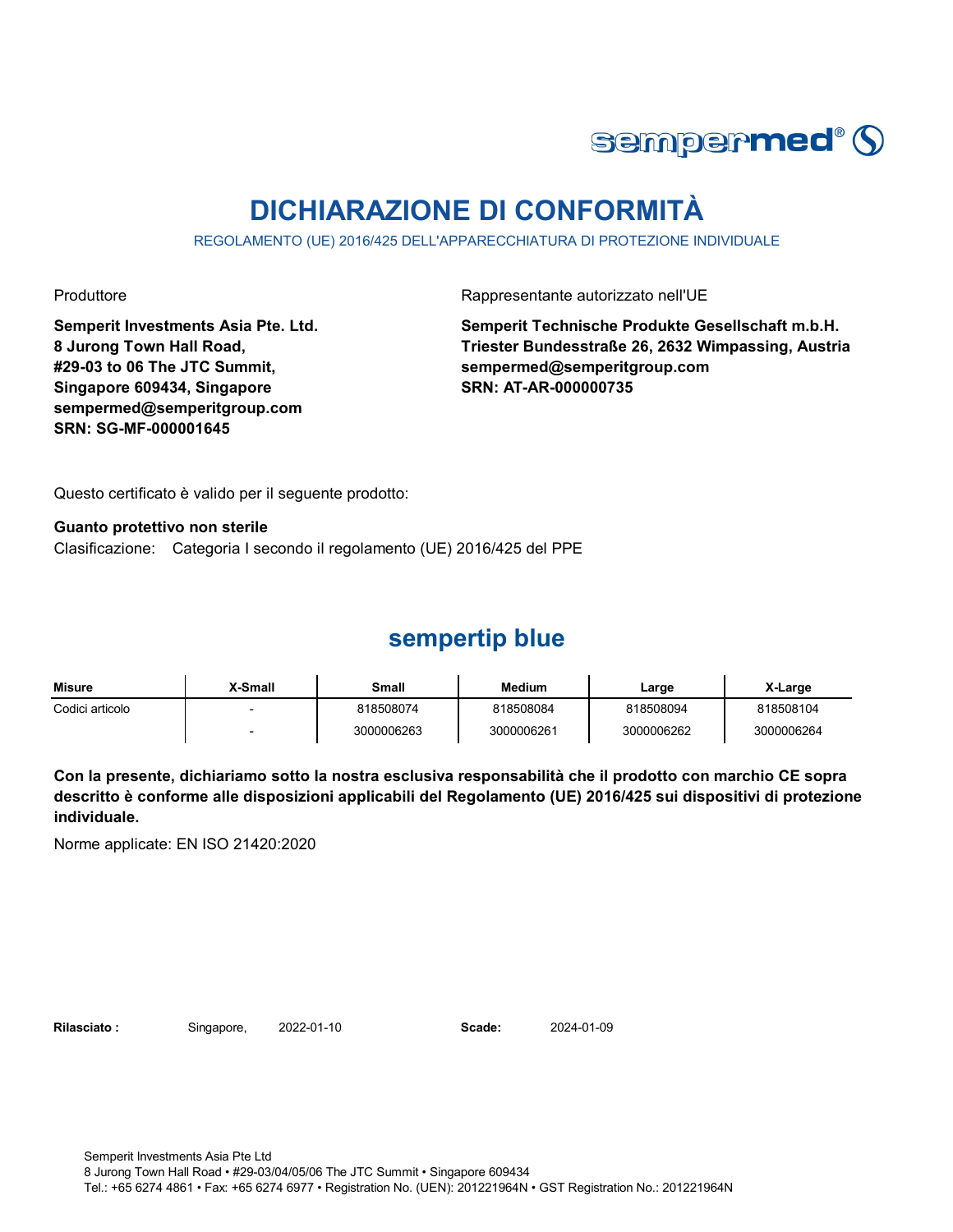

# **CONFORMITEITSVERKLARING**

VERORDENING (EU) 2016/425 BETREFFENDE PERSOONLIJKE BESCHERMENDE UITRUSTING

Fabrikant Gemachtigde EU

**Semperit Investments Asia Pte. Ltd. 8 Jurong Town Hall Road, #29-03 to 06 The JTC Summit, Singapore 609434, Singapore sempermed@semperitgroup.com SRN: SG-MF-000001645**

**Semperit Technische Produkte Gesellschaft m.b.H. Triester Bundesstraße 26, 2632 Wimpassing, Austria sempermed@semperitgroup.com SRN: AT-AR-000000735**

Dit certificaat is geldig voor de volgende producten:

#### **Niet-steriele beschermende handschoen**

Classificatie: Categorie I volgens PBM-verordening (EU) 2016/425

#### **sempertip blue**

| <b>Maten</b>   | X-Small | Small      | Medium     | Large      | X-Large    |
|----------------|---------|------------|------------|------------|------------|
| Artikelnummers |         | 818508074  | 818508084  | 818508094  | 818508104  |
|                |         | 3000006263 | 3000006261 | 3000006262 | 3000006264 |

**Hierbij verklaren wij onder uitsluitende verantwoordelijkheid, dat de bovengenoemde CE-gemarkeerde producten voldoen aan de relevante bepalingen van de Verordening (EU) 2016/425 betreffende persoonlijke beschermingsmiddelen.**

Toegepaste normen: EN ISO 21420:2020

**Uitgegeven op:** Singapore, 2022-01-10 **Geldig tot:** 2024-01-09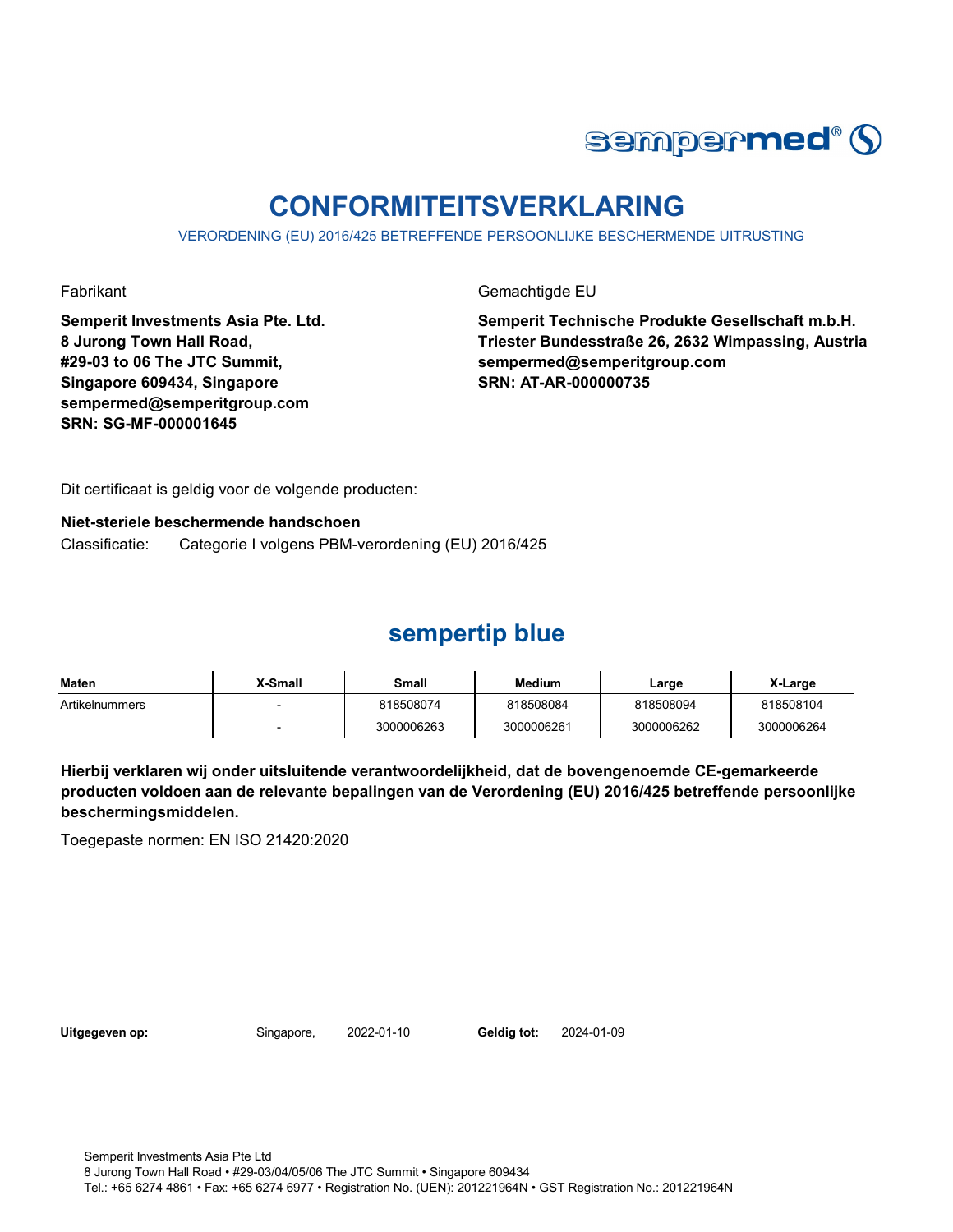

# **DECLARACIÓN DE CONFORMIDAD**

REGLAMENTO (UE) 2016/425 PARA EQUIPAMIENTOS PERSONALES

Fabricante Representante de la UE

**Semperit Investments Asia Pte. Ltd. 8 Jurong Town Hall Road, #29-03 to 06 The JTC Summit, Singapore 609434, Singapore sempermed@semperitgroup.com SRN: SG-MF-000001645**

**Semperit Technische Produkte Gesellschaft m.b.H. Triester Bundesstraße 26, 2632 Wimpassing, Austria sempermed@semperitgroup.com SRN: AT-AR-000000735**

El presente certificado es válido para los siguientes productos:

**Guante de protección no estéril**

Clasificación: Categoría I según el Reglamento EPI (UE) 2016/425

#### **sempertip blue**

| Tamaños            | X-Small | Small      | Medium     | Large      | X-Large    |
|--------------------|---------|------------|------------|------------|------------|
| Número de artículo |         | 818508074  | 818508084  | 818508094  | 818508104  |
|                    |         | 3000006263 | 3000006261 | 3000006262 | 3000006264 |

**Por la presente confirmamos, bajo nuestra exclusiva responsabilidad, que los productos con la marca CE antes mencionados cumplen con las disposiciones aplicables del Reglamento (UE) 2016/425 sobre equipos de protección personal.**

Normas aplicadas: EN ISO 21420:2020

**Expedido el:** Singapore, 2022-01-10 **Válido hasta:** 2024-01-09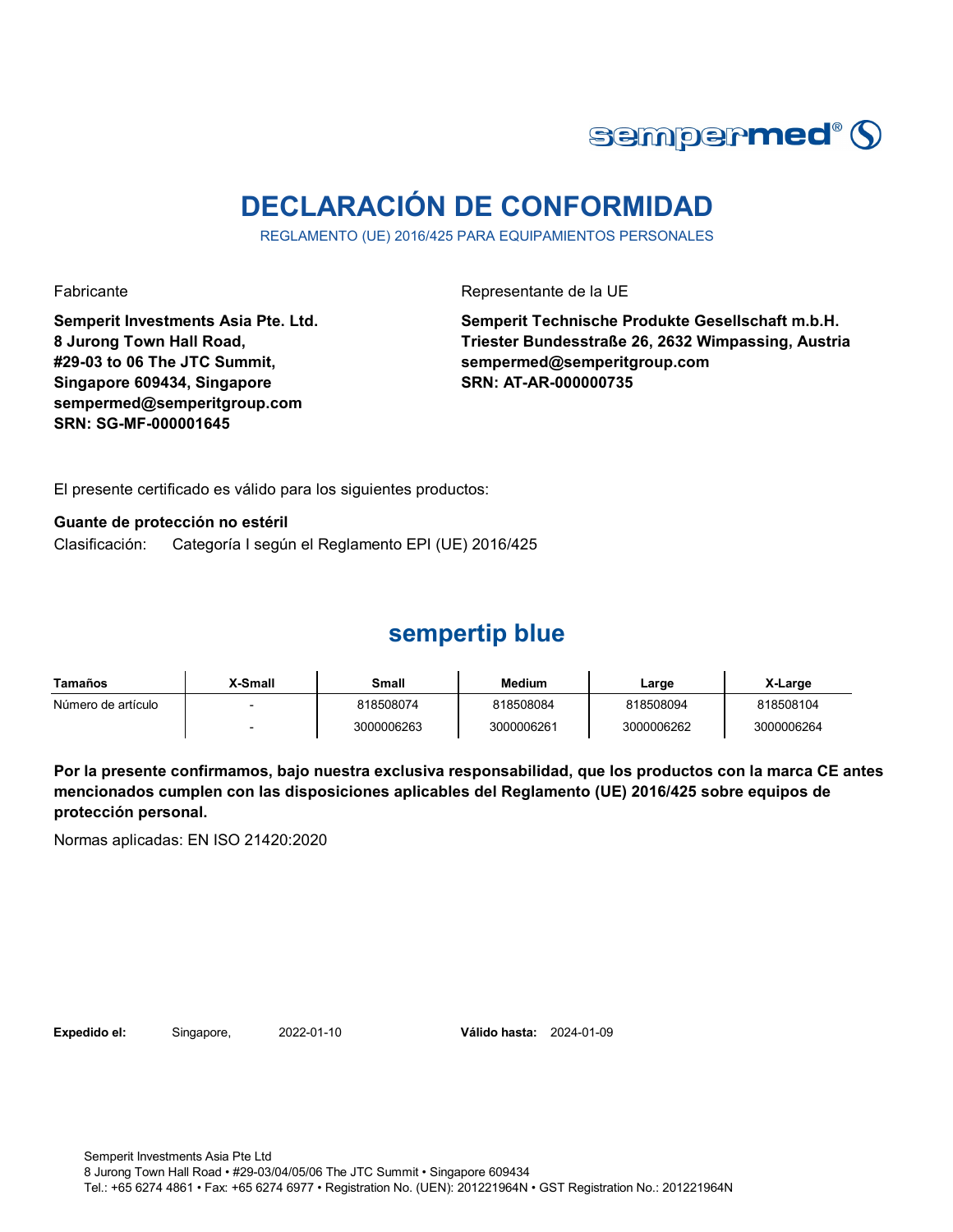

# **DECLARAÇÃO DE CONFORMIDADE**

REGULAMENTO (UE) 2016/425 SOBRE EQUIPAMENTO DE PROTEÇÃO INDIVIDUAL

Fabricante Representante da UE

**Semperit Investments Asia Pte. Ltd. 8 Jurong Town Hall Road, #29-03 to 06 The JTC Summit, Singapore 609434, Singapore sempermed@semperitgroup.com SRN: SG-MF-000001645**

**Semperit Technische Produkte Gesellschaft m.b.H. Triester Bundesstraße 26, 2632 Wimpassing, Austria sempermed@semperitgroup.com SRN: AT-AR-000000735**

Este certificado é válido para os seguintes produtos:

**Luva de proteção não estéril**

Classificação: Categoria I de acordo com o regulamento EPI (UE) 2016/425

### **sempertip blue**

| Tamanhos          | <b>X-Small</b> | Small      | <b>Medium</b> | Large      | X-Large    |
|-------------------|----------------|------------|---------------|------------|------------|
| Números de artigo |                | 818508074  | 818508084     | 818508094  | 818508104  |
|                   |                | 3000006263 | 3000006261    | 3000006262 | 3000006264 |

**Declaramos desta forma, sob a nossa exclusiva responsabilidade, que os produtos com a marca CE acima mencionados cumprem as disposições relevantes do regulamento (UE) 2016/425 para Equipamentos de Proteção Individual.**

Normas aplicadas: EN ISO 21420:2020

**Emitido em:** Singapore, 2022-01-10 **Válido até:** 2024-01-09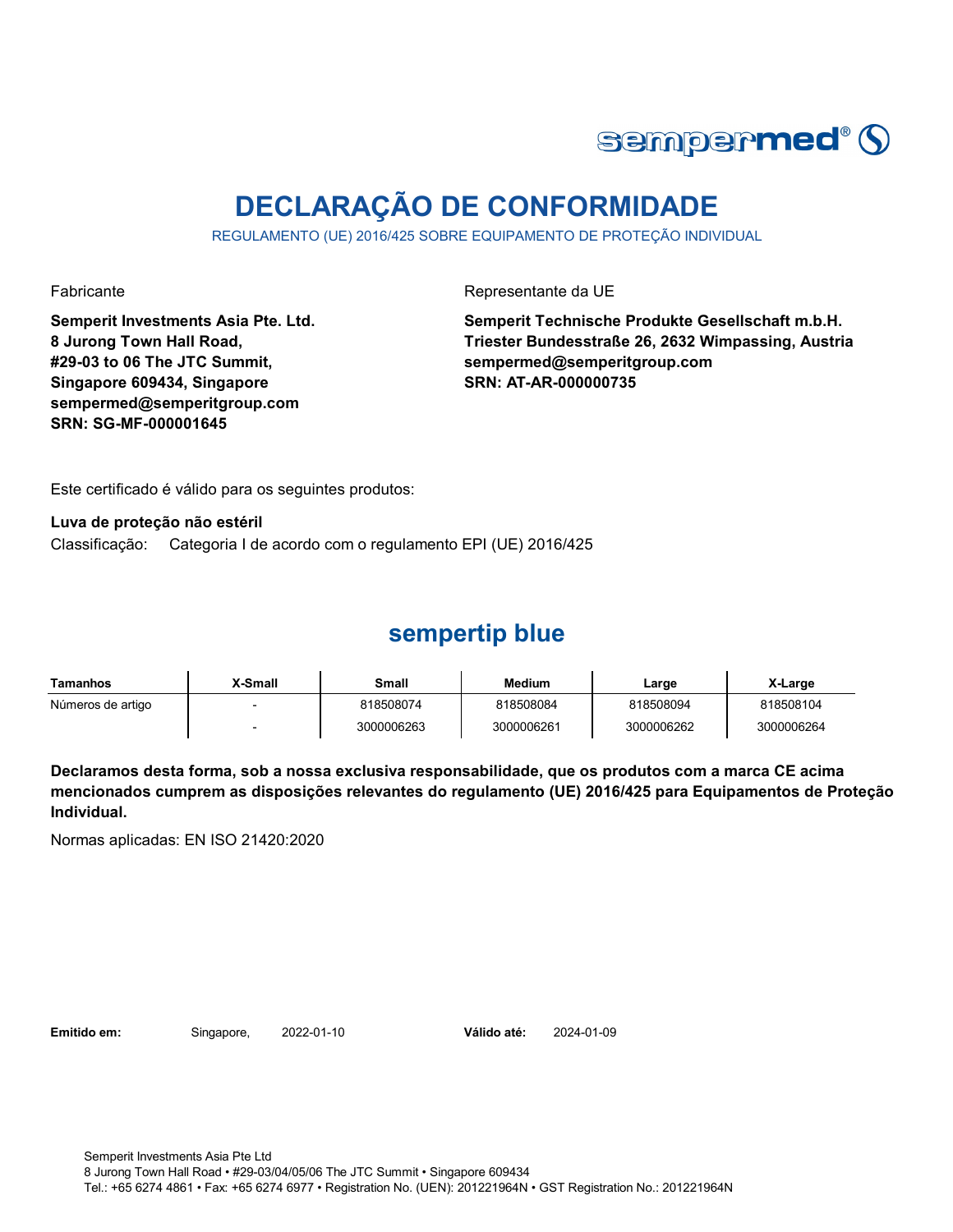

# **DEKLARATON OM ÖVERENSSTÄMMELSE**

FÖRORDNING (EU) 2016/425 FÖR PERSONLIG SKYDDSUTRUSTNING

**Semperit Investments Asia Pte. Ltd. 8 Jurong Town Hall Road, #29-03 to 06 The JTC Summit, Singapore 609434, Singapore sempermed@semperitgroup.com SRN: SG-MF-000001645**

Tillverkare **Behörig representant hos EU** 

**Semperit Technische Produkte Gesellschaft m.b.H. Triester Bundesstraße 26, 2632 Wimpassing, Austria sempermed@semperitgroup.com SRN: AT-AR-000000735**

Detta certifikat gäller följande produkt:

**Icke-steril skyddshandske** 

Klassificering: Kategori I enligt EU-förordning för personlig skyddsutrustning (PPE) 2016/425

#### **sempertip blue**

| <b>Storlekar</b> | X-Small | Small      | <b>Medium</b> | Large      | X-Large    |
|------------------|---------|------------|---------------|------------|------------|
| Artikelkoder     |         | 818508074  | 818508084     | 818508094  | 818508104  |
|                  |         | 3000006263 | 3000006261    | 3000006262 | 3000006264 |

**Vi förklarar härmed under eget exklusivt ansvar att ovan beskrivna, CE-markerade produkt stämmer överens med tillämpliga bestämmelser i EU-förordningen 2016/425 för personlig skyddsutrustning.**

Tillämpade standarder: EN ISO 21420:2020

**Daterad :** Singapore, 2022-01-10 **Giltig till:** 2024-01-09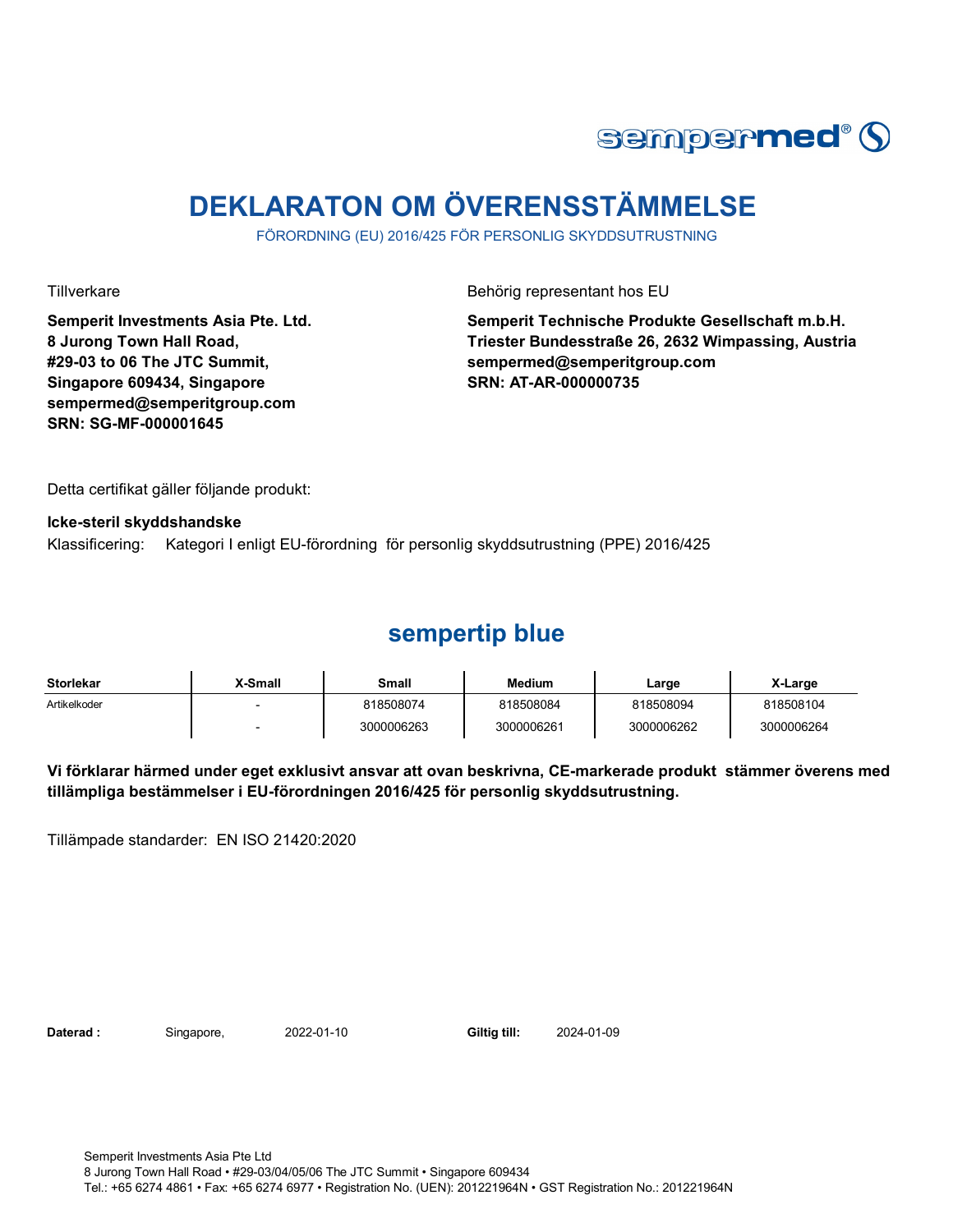

# **KONFORMITETSERKLÆRING**

FORORDNING (EU) 2016/425 FOR PERSONLIGE VÆRNEMIDLER

Producent **EU-befuldmægtigede** 

**Semperit Investments Asia Pte. Ltd. 8 Jurong Town Hall Road, #29-03 to 06 The JTC Summit, Singapore 609434, Singapore sempermed@semperitgroup.com SRN: SG-MF-000001645**

**Semperit Technische Produkte Gesellschaft m.b.H. Triester Bundesstraße 26, 2632 Wimpassing, Austria sempermed@semperitgroup.com SRN: AT-AR-000000735**

Dette certifikat er gyldigt for følgende produkter:

**Ikke-steril beskyttelseshandske**

Klassificering: Kategori I jævnfør PVM-lovgivningen (EU) 2016/425

### **sempertip blue**

| <b>Størrelser</b> | X-Small | Small      | <b>Medium</b> | Large      | X-Large    |
|-------------------|---------|------------|---------------|------------|------------|
| Artikelnumre      |         | 818508074  | 818508084     | 818508094  | 818508104  |
|                   |         | 3000006263 | 3000006261    | 3000006262 | 3000006264 |

**Vi bekræfter hermed under fuldt ansvar, at de ovenfor nævnte CE-mærkede produkter stemmer overens med med de afgørende bestemmelser i forordningen (EU) 2016/425 for personlige værnemidler.** 

Anvendte standarder: EN ISO 21420:2020

**Udstedt den:** Singapore, 2022-01-10 **Gyldig til:** 2024-01-09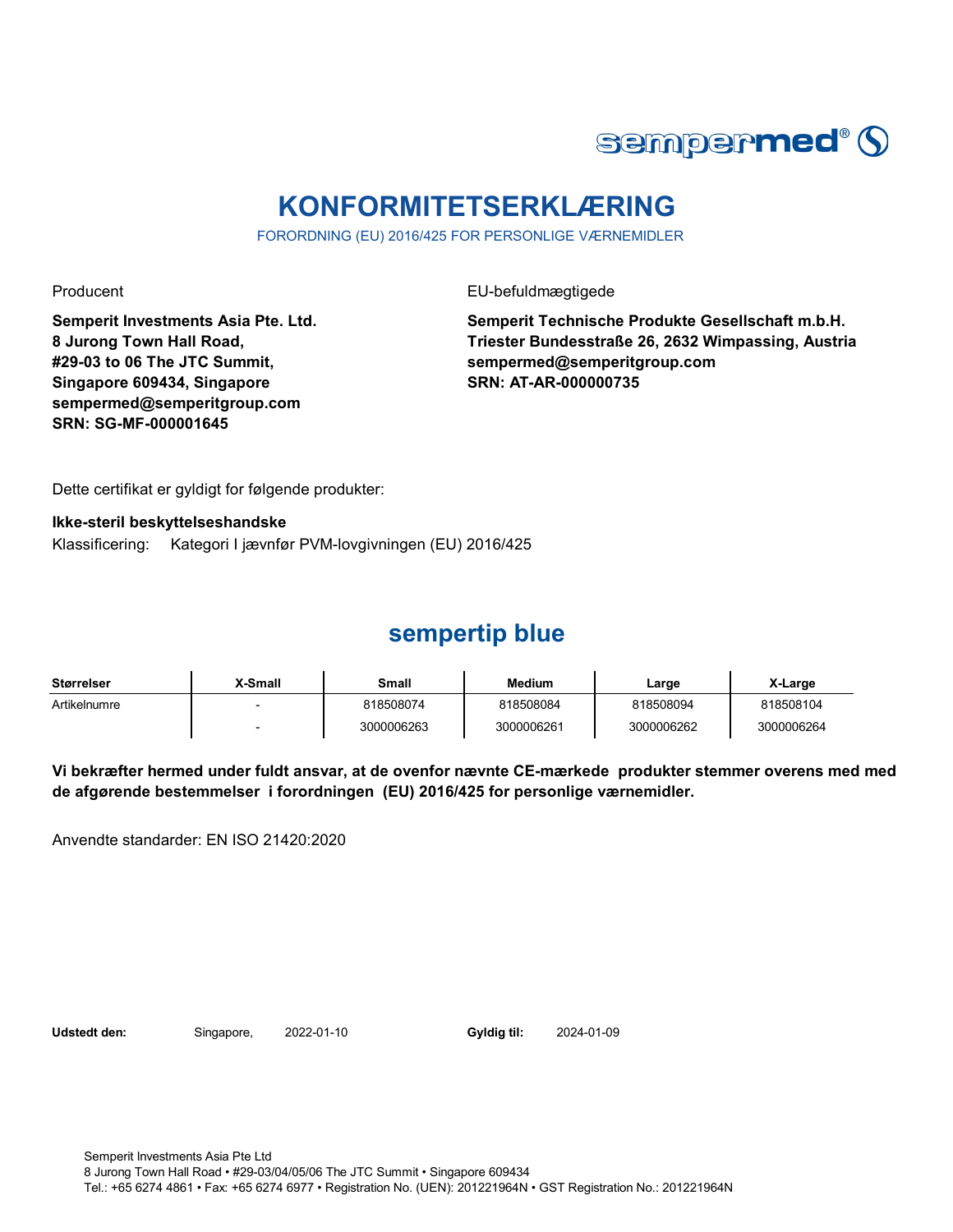

# **KONFORMITETSERKLÆRING**

FORORDNING (EU) 2016/425 OM PERSONLIG VERNEUTSTYR

Produsent Autorisert representant i EU

**Semperit Investments Asia Pte. Ltd. 8 Jurong Town Hall Road, #29-03 to 06 The JTC Summit, Singapore 609434, Singapore sempermed@semperitgroup.com SRN: SG-MF-000001645**

**Semperit Technische Produkte Gesellschaft m.b.H. Triester Bundesstraße 26, 2632 Wimpassing, Austria sempermed@semperitgroup.com SRN: AT-AR-000000735**

Dette sertifikatet er gyldig for følgende produkter:

**Ikke-steril beskyttelseshanske** Klassifisering: Kategori I i henhold til PVU-forordningen (EU) nr. 2016/425

## **sempertip blue**

| Størrelser    | X-Small | Small      | <b>Medium</b> | ∟arge      | X-Large    |
|---------------|---------|------------|---------------|------------|------------|
| Artikkelnumre |         | 818508074  | 818508084     | 818508094  | 818508104  |
|               |         | 3000006263 | 3000006261    | 3000006262 | 3000006264 |

**Vi erklærer herved under eneansvar at det CE-merkede produktet som er nevnt ovenfor oppfyller de relevante bestemmelsene i Forordning (EU) nr. 2016/425 om personlig verneutstyr.**

Relevante standarder: EN ISO 21420:2020

**Utstedt den:** Singapore, 2022-01-10 **Gyldig til:** 2024-01-09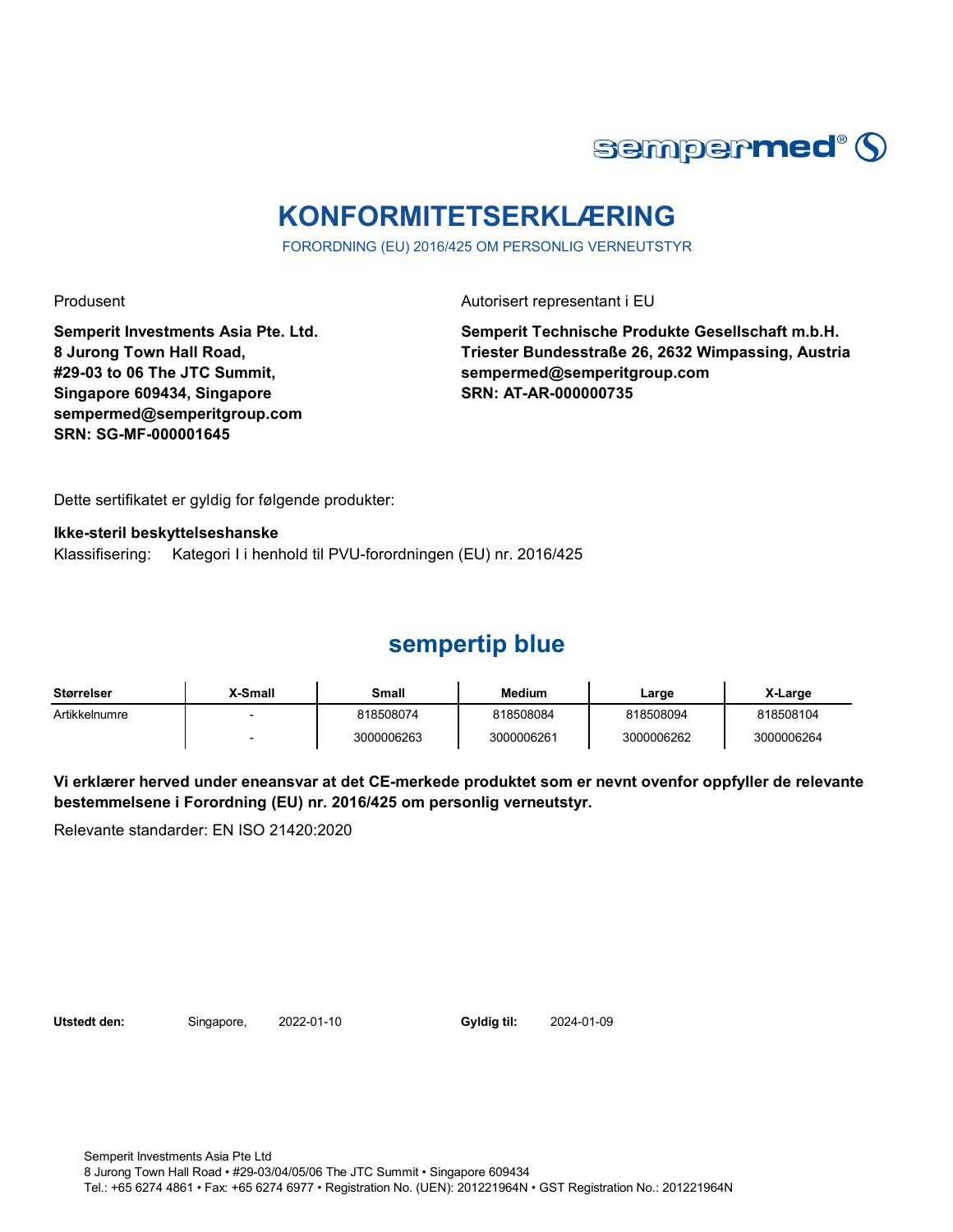

# **VAATIMUSTENMUKAISUUSVAKUUTUS**

HENKILÖNSUOJAIMISTA ANNETTU ASETUS (EU) 2016/425

**Semperit Investments Asia Pte. Ltd. 8 Jurong Town Hall Road, #29-03 to 06 The JTC Summit, Singapore 609434, Singapore sempermed@semperitgroup.com SRN: SG-MF-000001645**

Valmistaja EU:n valtuutettu edustaja

**Semperit Technische Produkte Gesellschaft m.b.H. Triester Bundesstraße 26, 2632 Wimpassing, Austria sempermed@semperitgroup.com SRN: AT-AR-000000735**

Tämä sertifikaatti koskee seuraavia tuotteita:

#### **Ei-steriili suojakäsine**

Luokitus: Luokka I henkilönsuojaimista annetun asetuksen (EU) 2016/425 mukaisesti

#### **sempertip blue**

| Koot         | <b>X-Small</b> | Small      | <b>Medium</b> | Large      | X-Large    |
|--------------|----------------|------------|---------------|------------|------------|
| Tuotenumerot |                | 818508074  | 818508084     | 818508094  | 818508104  |
|              |                | 3000006263 | 3000006261    | 3000006262 | 3000006264 |

#### **Täten vahvistamme yksinomaisella vastuullamme, että CE-merkityt tuotteet vastaavat henkilönsuojaimista annetun asetuksen (EU) 2016/425 mukaisia perustavanlaatuisia vaatimuksia.**

Sovelletut standardit: EN ISO 21420:2020

**Laadittu :** Singapore, 2022-01-10 **Voimassa (asti):** 2024-01-09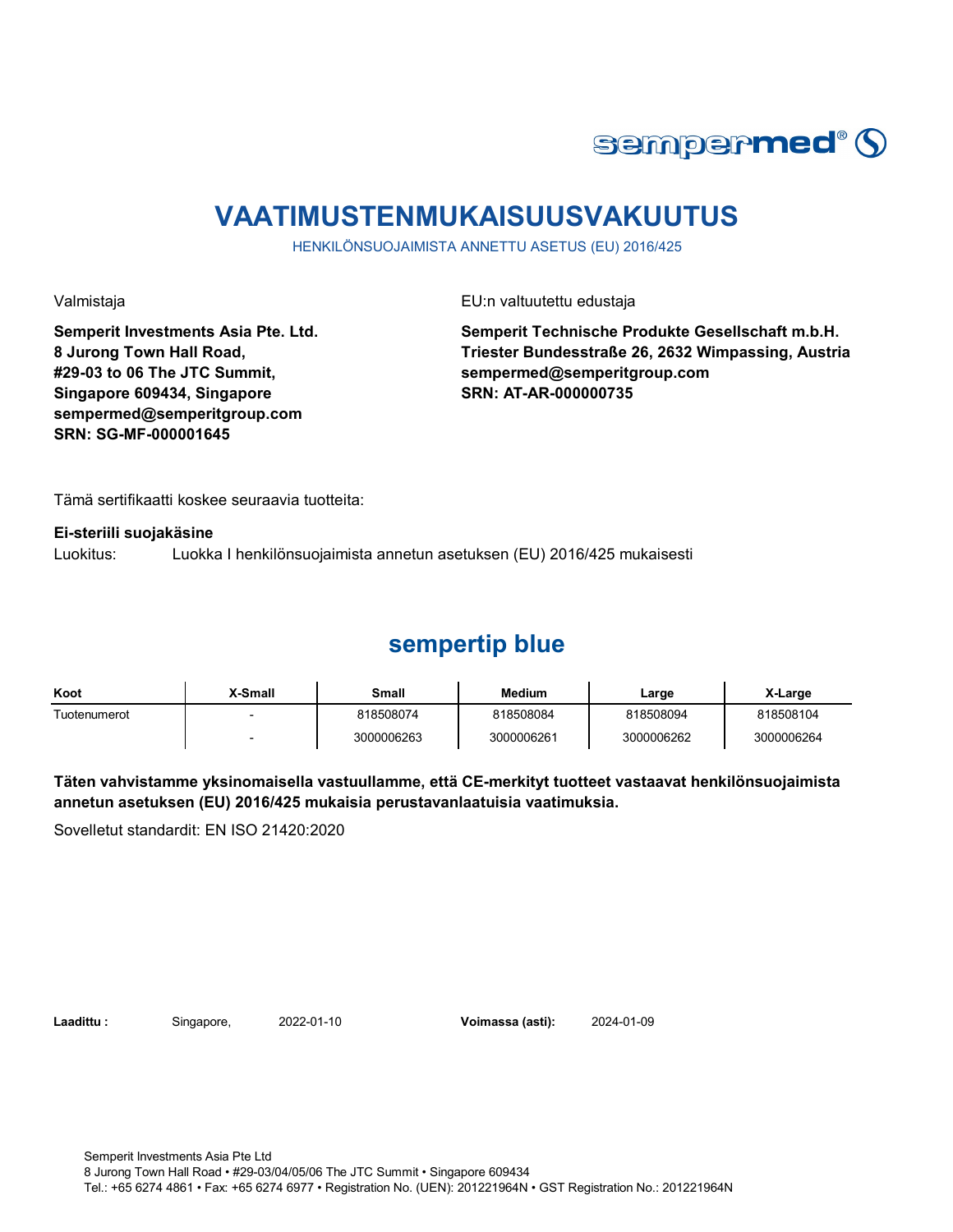

# **ATITIKTIES DEKLARACIJA**

REGLAMENTAS (ES) 2016/425 DĖL ASMENINIŲ APSAUGOS PRIEMONIŲ

**Semperit Investments Asia Pte. Ltd. 8 Jurong Town Hall Road, #29-03 to 06 The JTC Summit, Singapore 609434, Singapore sempermed@semperitgroup.com SRN: SG-MF-000001645**

Gamintojas **ES** įgaliotas asmuo

**Semperit Technische Produkte Gesellschaft m.b.H. Triester Bundesstraße 26, 2632 Wimpassing, Austria sempermed@semperitgroup.com SRN: AT-AR-000000735**

Šis sertifikatas galioja toliau nurodytiems produktams:

#### **Nesterilios apsauginės pirštinės**

Klasifikacija: I kategorija pagal reglamentą (ES) 2016/425 dėl asmeninių apsaugos priemonių

#### **sempertip blue**

| Dvdžiai         | <b>X-Small</b> | Small      | Medium     | Large      | X-Large    |
|-----------------|----------------|------------|------------|------------|------------|
| Prekiu numeriai |                | 818508074  | 818508084  | 818508094  | 818508104  |
|                 |                | 3000006263 | 3000006261 | 3000006262 | 3000006264 |

**Prisiimdami visą atsakomybę, šiuo dokumentu patvirtiname, kad anksčiau paminėti CE paženklinti produktai atitinka svarbiausius reglamentą dėl asmeninių apsaugos priemonių (ES) 2016/425 reikalavimus.**

Taikomi standartai: EN ISO 21420:2020

**Išduota :** Singapore, 2022-01-10 **Galioja iki:** 2024-01-09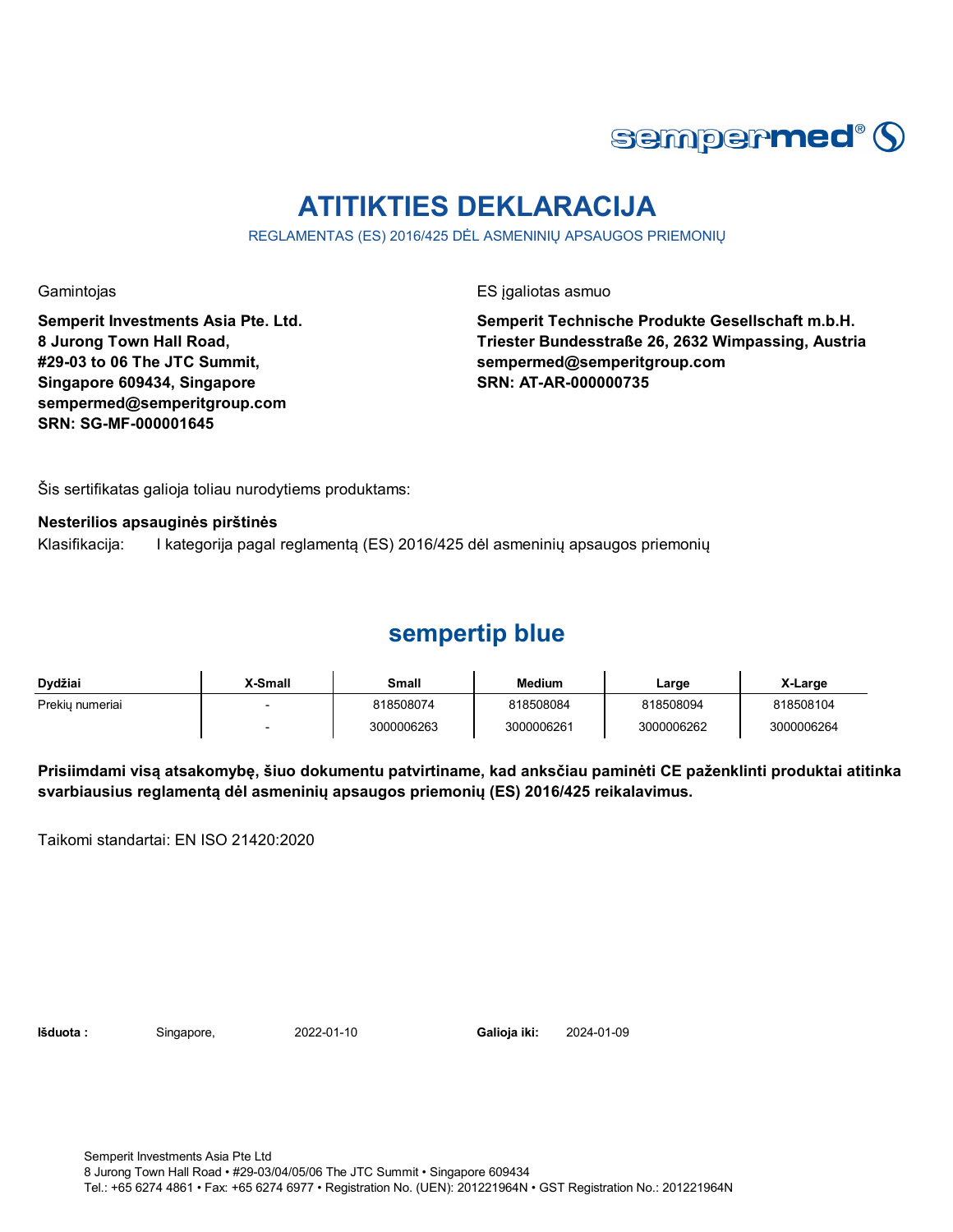

# **ATBILSTĪBAS DEKLARĀCIJA**

REGULA (ES) 2016/425 PAR INDIVIDUĀLAJIEM AIZSARDZĪBAS LĪDZEKLIEM

Likumīgais ražotājs **Pilnvarotais pārstāvis ES** 

**Semperit Investments Asia Pte. Ltd. 8 Jurong Town Hall Road, #29-03 to 06 The JTC Summit, Singapore 609434, Singapore sempermed@semperitgroup.com SRN: SG-MF-000001645**

**Semperit Technische Produkte Gesellschaft m.b.H. Triester Bundesstraße 26, 2632 Wimpassing, Austria sempermed@semperitgroup.com SRN: AT-AR-000000735**

Šis sertifikāts ir derīgs šādam produktam:

**Nesterili aizsargcimdi**

Klasifikācija: I kategorija saskaņā ar IAL Regulu (ES) 2016/425

### **sempertip blue**

| Izmēri          | X-Small                  | Small      | <b>Medium</b> | Large      | X-Large    |
|-----------------|--------------------------|------------|---------------|------------|------------|
| Artikula numurs | $\overline{\phantom{a}}$ | 818508074  | 818508084     | 818508094  | 818508104  |
|                 | -                        | 3000006263 | 3000006261    | 3000006262 | 3000006264 |

**Ar šo mēs apliecinām, ka iepriekš aprakstītais produkts ar CE marķējumu atbilst Regulas (ES) 2016/425 par individuālajiem aizsardzības līdzekļiem piemērojamajiem noteikumiem.**

Piemērotie standarti: EN ISO 21420:2020

**Izdots :** Singapore, 2022-01-10 **Derīgs līdz:** 2024-01-09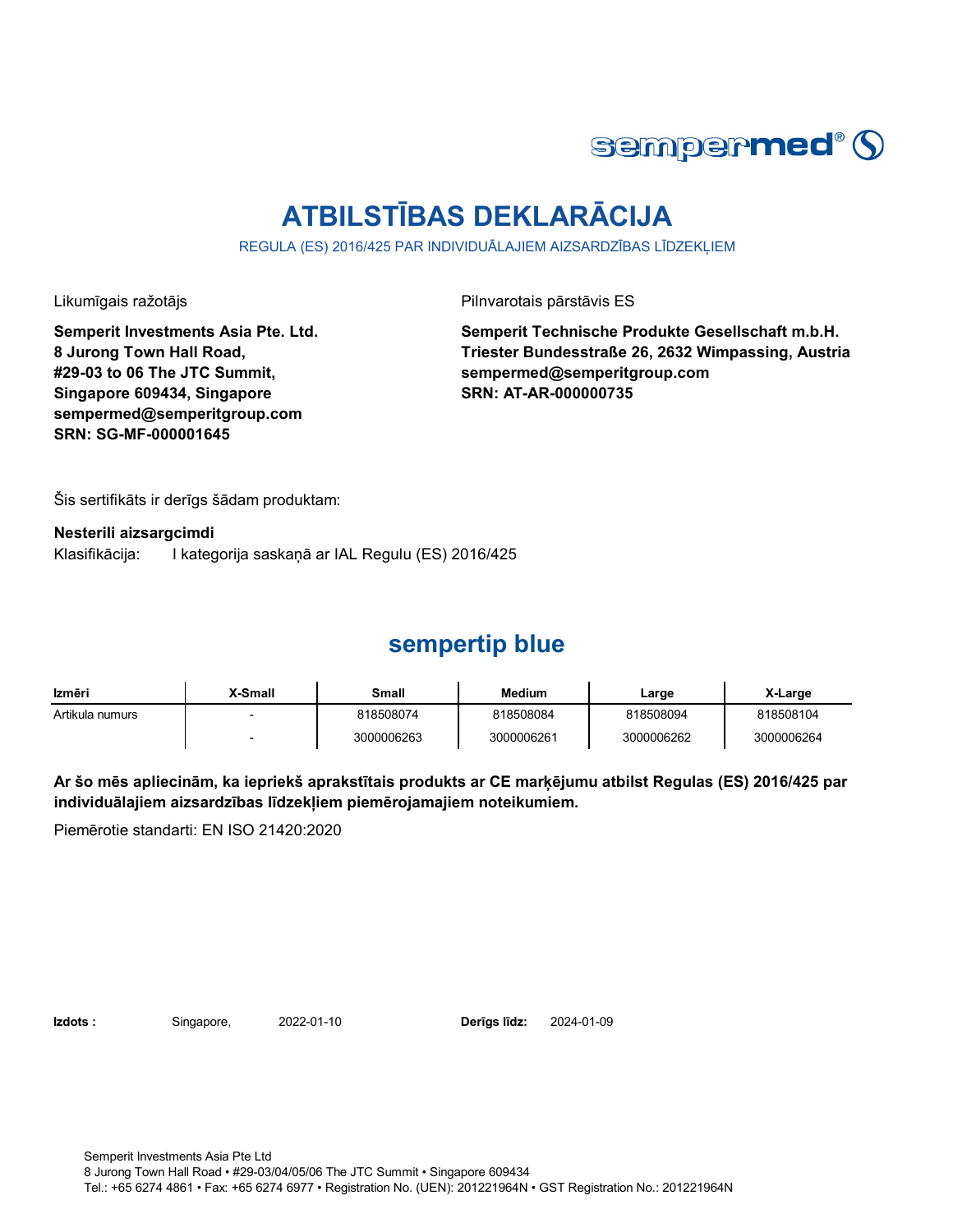

# **VASTAVUSDEKLARATSIOON**

ISIKUKAITSEVAHENDITE MÄÄRUS (EL) 2016/425

Tootja Volitatud esindaja EL-is

**Semperit Investments Asia Pte. Ltd. 8 Jurong Town Hall Road, #29-03 to 06 The JTC Summit, Singapore 609434, Singapore sempermed@semperitgroup.com SRN: SG-MF-000001645**

**Semperit Technische Produkte Gesellschaft m.b.H. Triester Bundesstraße 26, 2632 Wimpassing, Austria sempermed@semperitgroup.com SRN: AT-AR-000000735**

See sertifikaat kehtib järgmistele toodetele:

**Mittesteriilne kaitsekinnas**

Klassifikatsioon: I kategooria kooskõlas isikukaitsevahendite määrusega (EL) 2016/425

### **sempertip blue**

| Suurused     | X-Small                  | Small      | Medium     | Large      | X-Large    |
|--------------|--------------------------|------------|------------|------------|------------|
| Tootenumbrid |                          | 818508074  | 818508084  | 818508094  | 818508104  |
|              | $\overline{\phantom{0}}$ | 3000006263 | 3000006261 | 3000006262 | 3000006264 |

#### **Kinnitame oma ainuvastutusel, et eespool nimetatud CE-märgistusega tooted on kooskõlas isikukaitsevahendite määruse (EL) 2016/425 põhisätetega.**

Kohaldatud normid: EN ISO 21420:2020

**Välja andmise aeg :** Singapore, 2022-01-10 **Kehtivusaeg:** 2024-01-09

Semperit Investments Asia Pte Ltd 8 Jurong Town Hall Road • #29-03/04/05/06 The JTC Summit • Singapore 609434 Tel.: +65 6274 4861 • Fax: +65 6274 6977 • Registration No. (UEN): 201221964N • GST Registration No.: 201221964N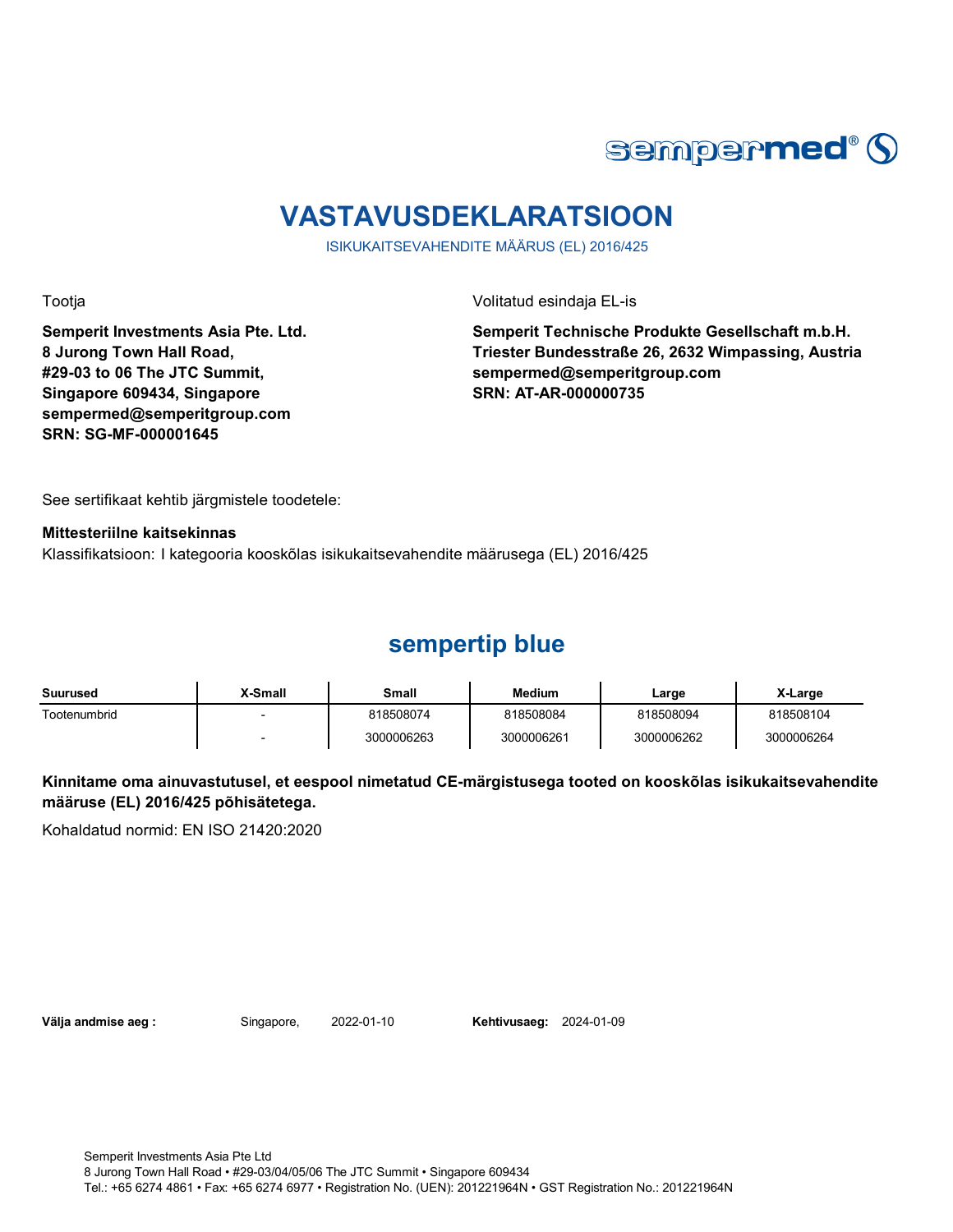

# **PROHLÁŠENÍ O SHODĚ**

NAŘÍZENÍ (EU) 2016/425 PRO OSOBNÍ OCHRANNÉ PROSTŘEDKY

Výrobce EU zplnomocněný zástupce

**Semperit Investments Asia Pte. Ltd. 8 Jurong Town Hall Road, #29-03 to 06 The JTC Summit, Singapore 609434, Singapore sempermed@semperitgroup.com SRN: SG-MF-000001645**

**Semperit Technische Produkte Gesellschaft m.b.H. Triester Bundesstraße 26, 2632 Wimpassing, Austria sempermed@semperitgroup.com SRN: AT-AR-000000735**

Tento certifikát je platný pro následující produkty:

**Nesterilní ochranná rukavice**

Klasifikace Kategorie I podle nařízení o OOP (EU) 2016/425

### **sempertip blue**

| Velikosti      | X-Small | Small      | <b>Medium</b> | ∟arge      | X-Large    |
|----------------|---------|------------|---------------|------------|------------|
| Číslo produktu |         | 818508074  | 818508084     | 818508094  | 818508104  |
|                |         | 3000006263 | 3000006261    | 3000006262 | 3000006264 |

**Tímto potvrzujeme s výlučnou odpovědností, že výše uvedené produkty označené jako CE souhlasí s příslušnými ustanoveními nařízení (EU) 2016/425 pro Osobní ochranné prostředky.**

Použité normy: EN ISO 21420:2020

**Vystaveno dne:** Singapore, 2022-01-10 **Platné do:** 2024-01-09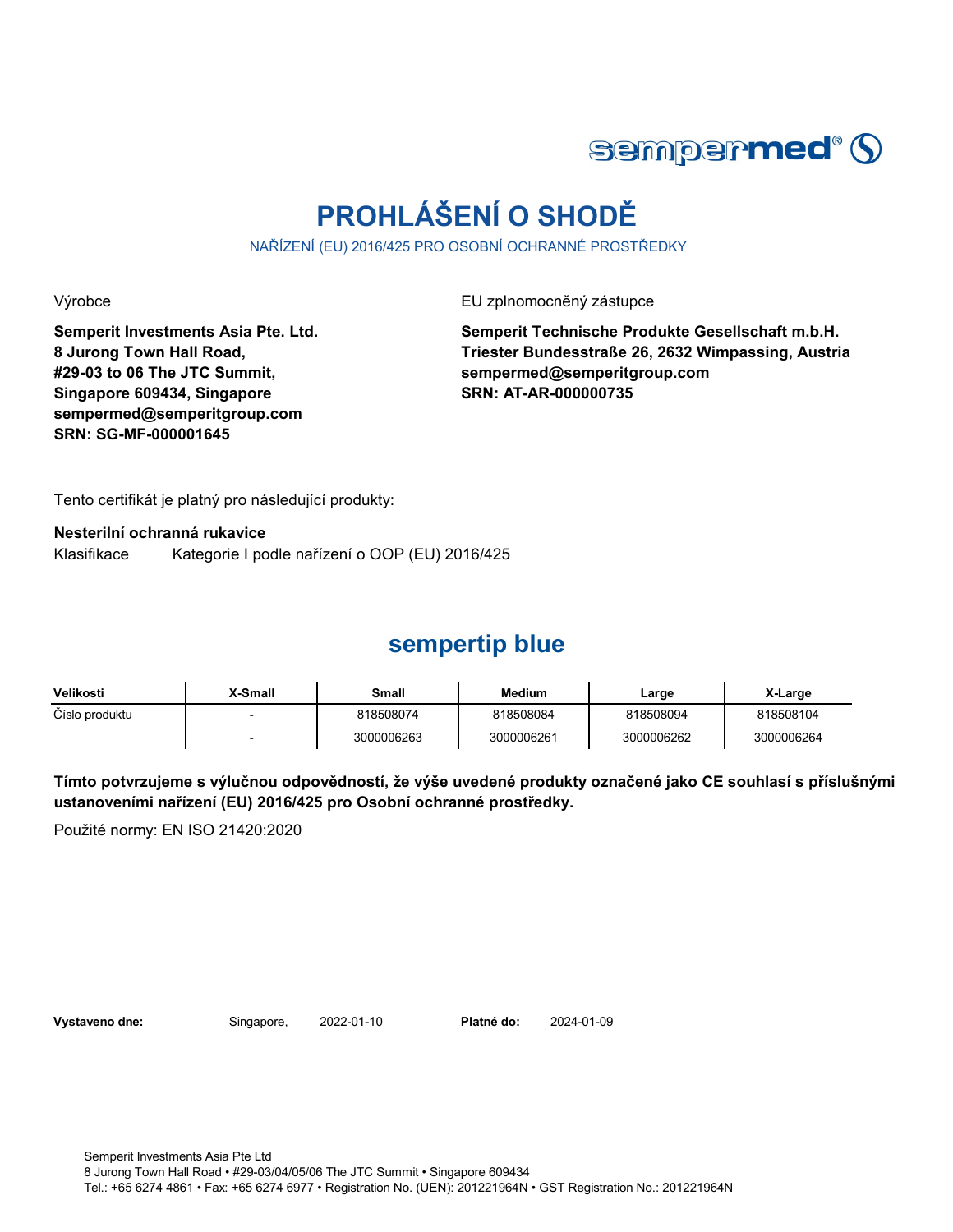

# **VYHLÁSENIE O ZHODE**

NARIADENIE (EÚ) 2016/425 O OSOBNÝCH OCHRANNÝCH PROSTRIEDKOCH

Výrobca Splnomocnenec pre EÚ

**Semperit Investments Asia Pte. Ltd. 8 Jurong Town Hall Road, #29-03 to 06 The JTC Summit, Singapore 609434, Singapore sempermed@semperitgroup.com SRN: SG-MF-000001645**

**Semperit Technische Produkte Gesellschaft m.b.H. Triester Bundesstraße 26, 2632 Wimpassing, Austria sempermed@semperitgroup.com SRN: AT-AR-000000735**

Tento certifikát je platný pre nasledujúce body:

#### **Nesterilné ochranné rukavice**

Klasifikácia: Kategória I podľa Nariadenia o osobných ochranných pomôckach (EU) 2016/425

#### **sempertip blue**

| <b>Veľkosti</b> | X-Small | Small      | <b>Medium</b> | Large      | X-Large    |
|-----------------|---------|------------|---------------|------------|------------|
| Výrobné čísla   |         | 818508074  | 818508084     | 818508094  | 818508104  |
|                 |         | 3000006263 | 3000006261    | 3000006262 | 3000006264 |

**Týmto vo svojej výhradnej zodpovednosti potvrdzujeme, že výrobky označené symbolom CE sú v súlade so smerodajnými ustanoveniami Nariadenia (EÚ) 2016/425 o osobných ochranných prostriedkoch.**

Súvisiace normy: EN ISO 21420:2020

**Vyhotovené dňa:** Singapore, 2022-01-10 **Platné do:** 2024-01-09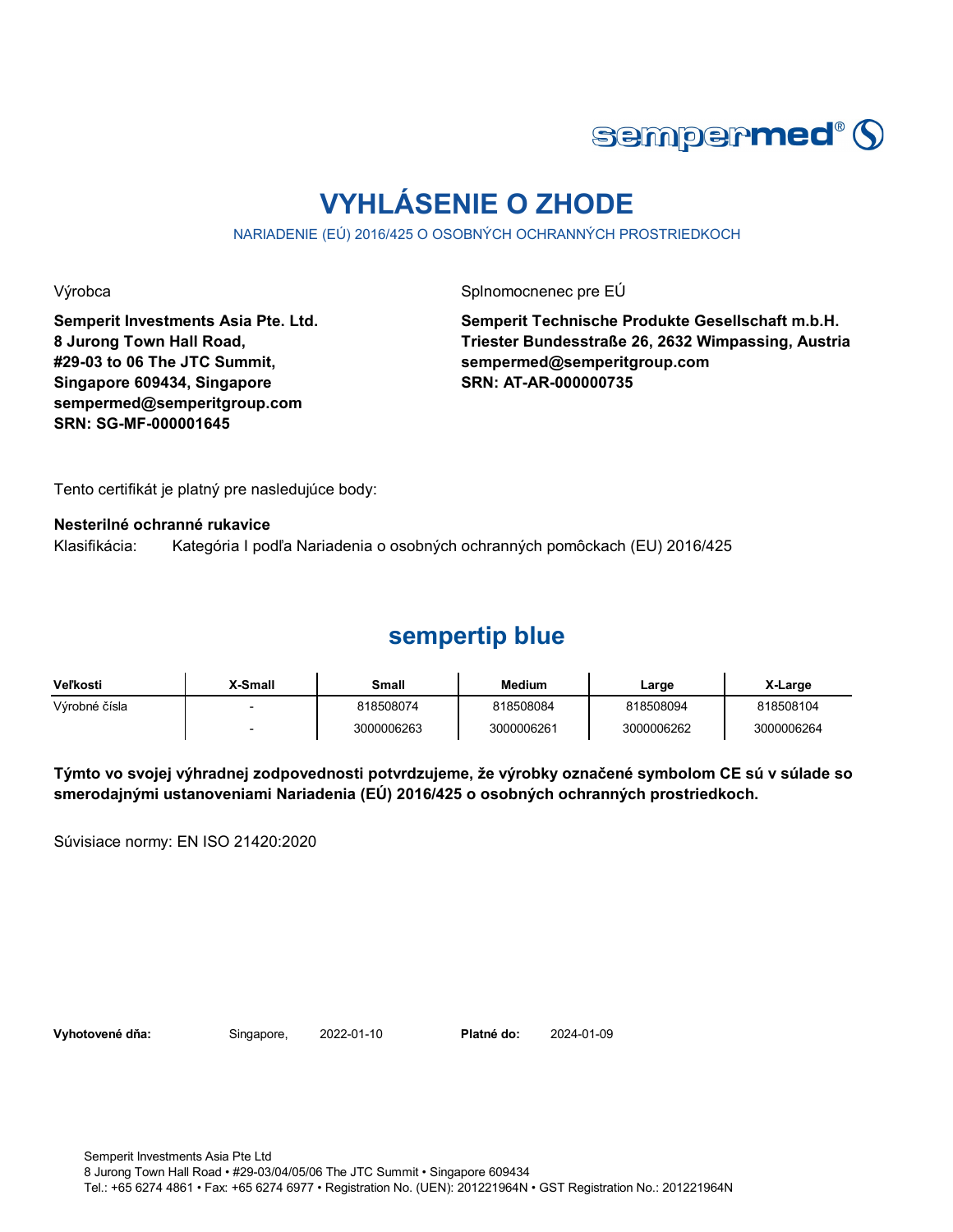

# **MEGFELELŐSÉGI NYILATKOZAT**

EGYÉNI VÉDŐESZKÖZÖKRŐL SZÓLÓ (EU) 2016/425 RENDELET

Gyártó EU-meghatalmazott

**Semperit Investments Asia Pte. Ltd. 8 Jurong Town Hall Road, #29-03 to 06 The JTC Summit, Singapore 609434, Singapore sempermed@semperitgroup.com SRN: SG-MF-000001645**

**Semperit Technische Produkte Gesellschaft m.b.H. Triester Bundesstraße 26, 2632 Wimpassing, Austria sempermed@semperitgroup.com SRN: AT-AR-000000735**

Ez a tanúsítvány a következő termékekre érvényes:

**Nem steril védőkesztyű**

Osztályozás: I. kategória az egyéni védőeszközökről szóló (EU) 2016/425 rendelet szerint

### **sempertip blue**

| Méretek    | X-Small | Small      | <b>Medium</b> | ∟arge      | X-Large    |
|------------|---------|------------|---------------|------------|------------|
| Cikkszámok |         | 818508074  | 818508084     | 818508094  | 818508104  |
|            |         | 3000006263 | 3000006261    | 3000006262 | 3000006264 |

**Ezennel kizárólagos felelősségünk mellett kijelentjük, hogy a fent említett CE jelzésű termékek megfelelnek az egyéni védőeszközökre irányuló 2016/425/EU rendelet vonatkozó előírásainak.**

Alkalmazott szabványok: EN ISO 21420:2020

**Kelt :** Singapore, 2022-01-10 **Érvényes:** 2024-01-09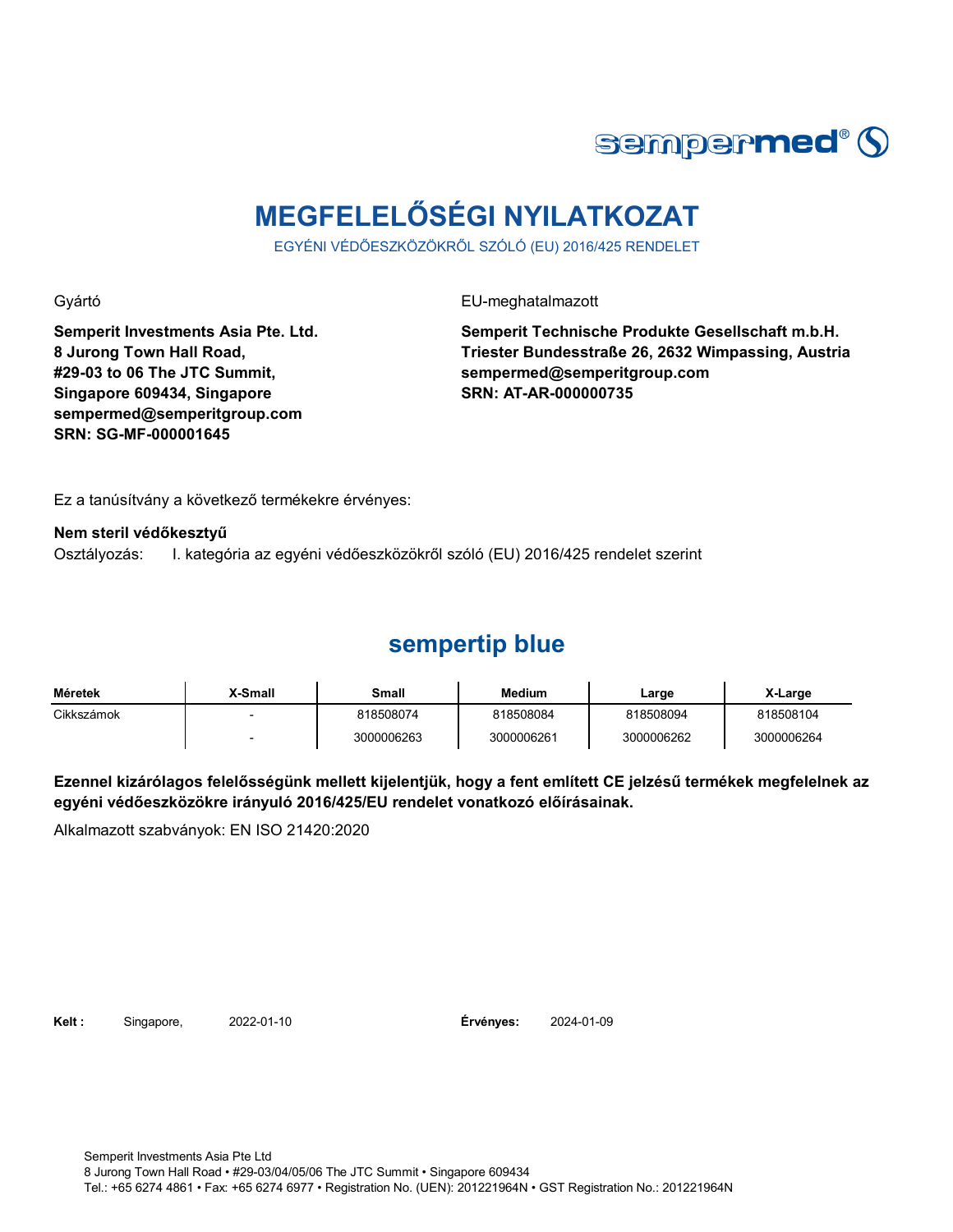

# **IZJAVA O SKLADNOSTI**

UREDBA (EU) 2016/425 ZA OSEBNO VAROVALNO OPREMO

Proizvajalec Pooblaščen zastopnik EU

**Semperit Investments Asia Pte. Ltd. 8 Jurong Town Hall Road, #29-03 to 06 The JTC Summit, Singapore 609434, Singapore sempermed@semperitgroup.com SRN: SG-MF-000001645**

**Semperit Technische Produkte Gesellschaft m.b.H. Triester Bundesstraße 26, 2632 Wimpassing, Austria sempermed@semperitgroup.com SRN: AT-AR-000000735**

To potrdilo velja za naslednje izdelke:

**Nesterilne zaščitne rokavice**

Klasifikacija: Kategorija I v skladu z Uredbo OVO (EU) 2016/425

### **sempertip blue**

| Velikosti         | X-Small | Small      | Medium     | Large      | X-Large    |
|-------------------|---------|------------|------------|------------|------------|
| Stevilke izdelkov |         | 818508074  | 818508084  | 818508094  | 818508104  |
|                   |         | 3000006263 | 3000006261 | 3000006262 | 3000006264 |

**S to izključno odgovornostjo izjavljamo, da so zgoraj navedeni izdelki z oznako CE v skladu z bistvenimi zahtevami Uredbe (EU) 2016/425 za osebno varovalno opremo.**

Uporabljeni standardi: EN ISO 21420:2020

**Izdano dne:** Singapore, 2022-01-10 **Veljavno do:** 2024-01-09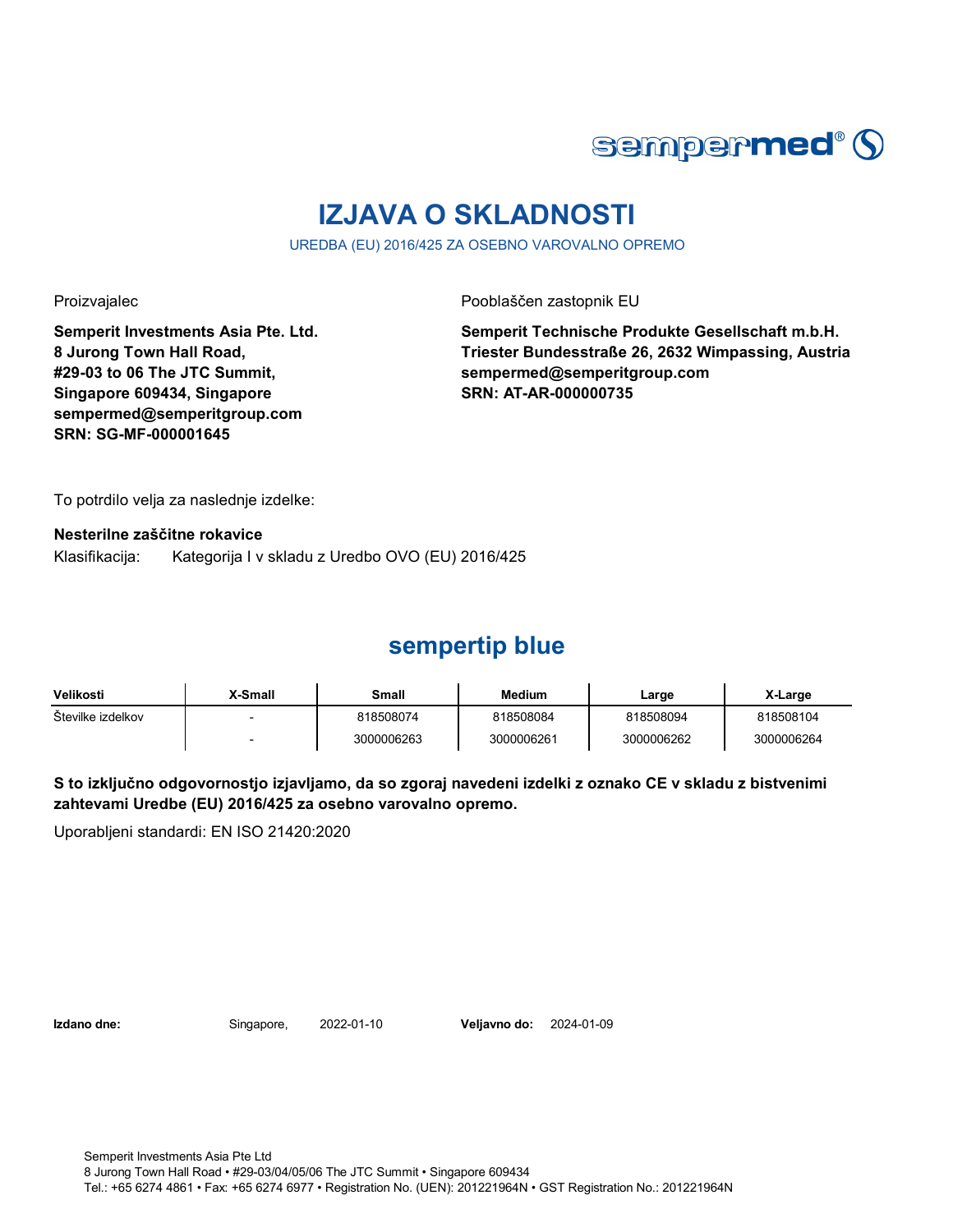

# **IZJAVA O SUKLADNOSTI**

UREDBA (EU) 2016/425 O OSOBNOJ ZAŠTITNOJ OPREMI

Proizvođač **Ovlašteni predstavnik u EU** 

**Semperit Investments Asia Pte. Ltd. 8 Jurong Town Hall Road, #29-03 to 06 The JTC Summit, Singapore 609434, Singapore sempermed@semperitgroup.com SRN: SG-MF-000001645**

**Semperit Technische Produkte Gesellschaft m.b.H. Triester Bundesstraße 26, 2632 Wimpassing, Austria sempermed@semperitgroup.com SRN: AT-AR-000000735**

Ovaj certifikat vrijedi za sljedeće proizvode:

**Nesterilne zaštitne rukavice**

Klasifikacija: Kategorija I. prema Uredbi o osobnoj zaštitnoj opremi (EU) 2016/425

#### **sempertip blue**

| Veličine    | X-Small | Small      | <b>Medium</b> | Large      | X-Large    |
|-------------|---------|------------|---------------|------------|------------|
| Br. artikla |         | 818508074  | 818508084     | 818508094  | 818508104  |
|             |         | 3000006263 | 3000006261    | 3000006262 | 3000006264 |

**Ovim putem izjavljujemo pod punom odgovornošću da su prethodno navedeni proizvodi s CE oznakom sukladni s mjerodavnim odredbama Uredbe (EU) 2016/425 o osobnoj zaštitnoj opremi.**

Primijenjene norme: EN ISO 21420:2020

**Izdano dana:** Singapore, 2022-01-10 **Vrijedi do:** 2024-01-09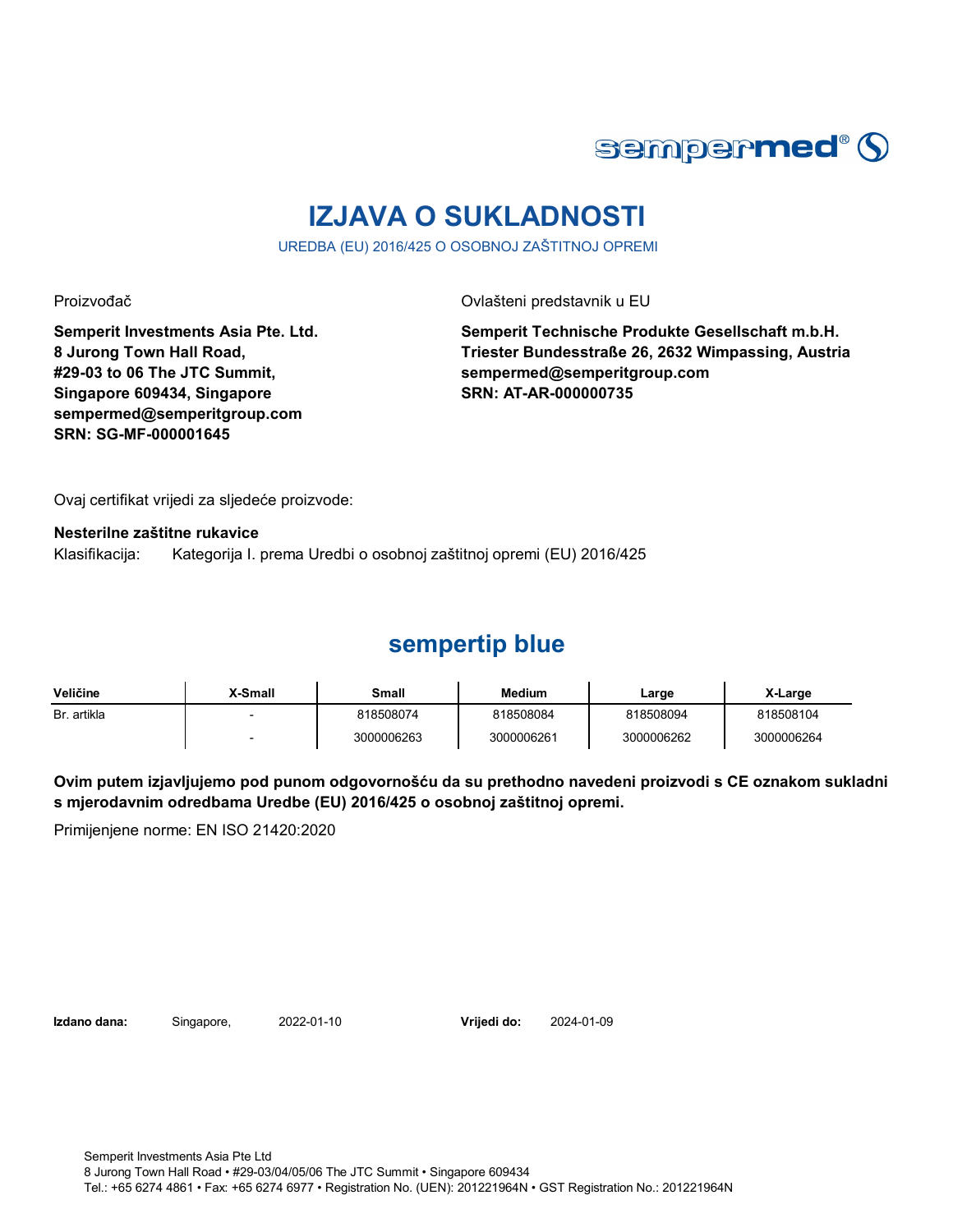

# **DEKLARACJA ZGODNOŚCI**

ROZPORZĄDZENIE W SPRAWIE ŚRODKÓW OCHRONY INDYWIDUALNEJ (UE) 2016/425

**Semperit Investments Asia Pte. Ltd. 8 Jurong Town Hall Road, #29-03 to 06 The JTC Summit, Singapore 609434, Singapore sempermed@semperitgroup.com SRN: SG-MF-000001645**

Producent **Autoryzowany przedstawiciel w UE** 

**Semperit Technische Produkte Gesellschaft m.b.H. Triester Bundesstraße 26, 2632 Wimpassing, Austria sempermed@semperitgroup.com SRN: AT-AR-000000735**

Niniejszy certyfikat obowiązuje w odniesieniu do następującego produktu:

#### **Niesterylne rękawice ochronne**

Klasyfikacja: Kategoria I zgodnie z rozporządzeniem (UE) 2016/425 w sprawie środków ochrony indywidualnej

#### **sempertip blue**

| Rozmiarv         | X-Small | Small      | <b>Medium</b> | Large      | X-Large    |
|------------------|---------|------------|---------------|------------|------------|
| Numery artykułów |         | 818508074  | 818508084     | 818508094  | 818508104  |
|                  |         | 3000006263 | 3000006261    | 3000006262 | 3000006264 |

**Na własną odpowiedzialność oświadczamy niniejszym, że opisany powyżej produkt z oznakowaniem CE jest zgodny z obowiązującymi przepisami rozporządzenia (UE) 2016/425 w sprawie środków ochrony indywidualnej.**

Zastosowane normy: EN ISO 21420:2020

**Data wydania:** Singapore, 2022-01-10 **Data ważności:** 2024-01-09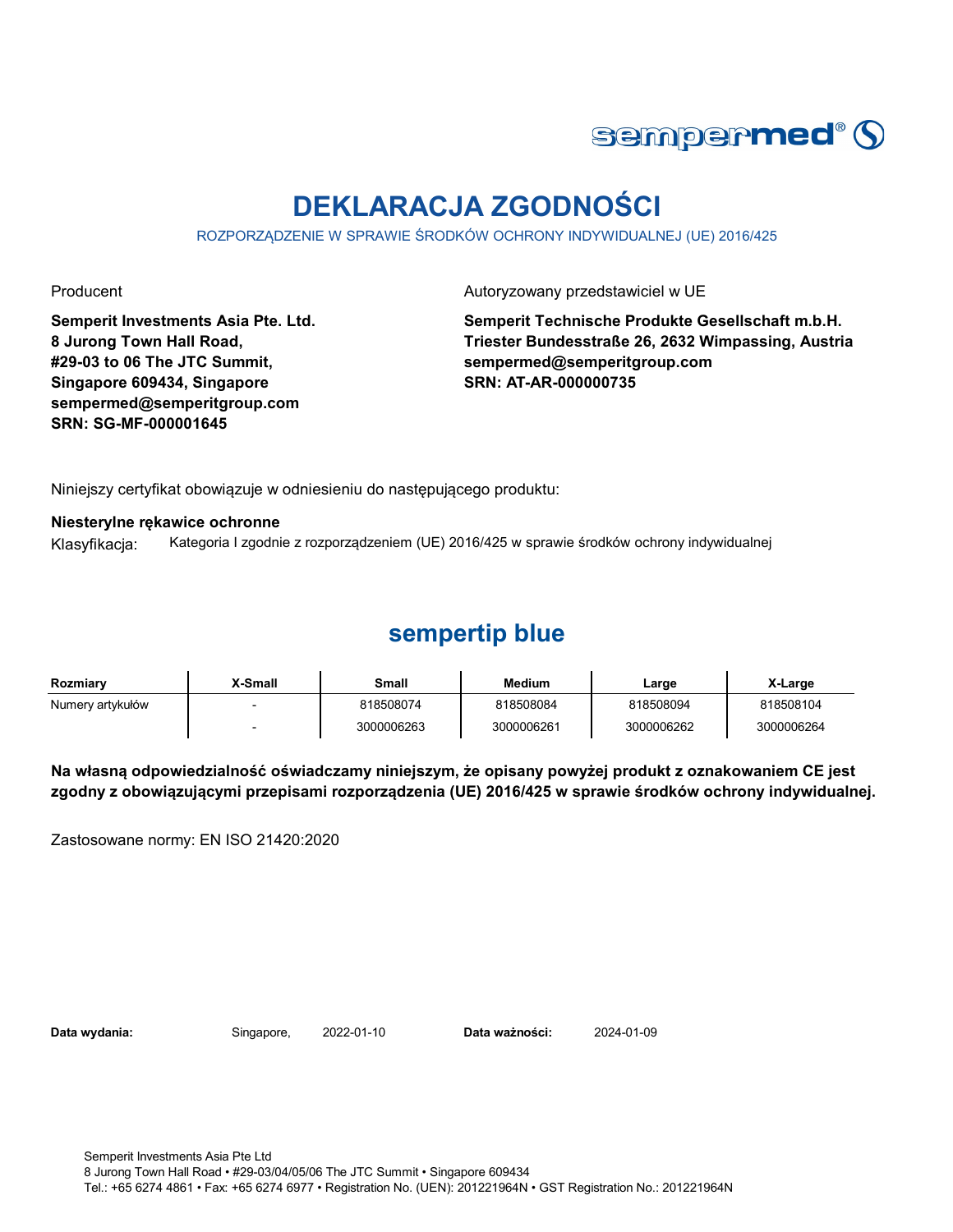

# **DECLARAȚIE DE CONFORMITATE**

REGULAMENTULUI (EU) 2016/425 PENTRU ECHIPAMENTUL PERSONAL DE PROTECȚIE

**Semperit Investments Asia Pte. Ltd. 8 Jurong Town Hall Road, #29-03 to 06 The JTC Summit, Singapore 609434, Singapore sempermed@semperitgroup.com SRN: SG-MF-000001645**

Producător **Producător** Persoană împuternicită EU

**Semperit Technische Produkte Gesellschaft m.b.H. Triester Bundesstraße 26, 2632 Wimpassing, Austria sempermed@semperitgroup.com SRN: AT-AR-000000735**

Acest certificat este valabil pentru următoarele produse:

**Mânușă de protecție nesterilă**

clasificare: Categoria I conform ordonanței EPP (EU) 2016/425

### **sempertip blue**

| mărimi               | X-Small | Small      | <b>Medium</b> | Large      | X-Large    |
|----------------------|---------|------------|---------------|------------|------------|
| Numerele de articole |         | 818508074  | 818508084     | 818508094  | 818508104  |
|                      |         | 3000006263 | 3000006261    | 3000006262 | 3000006264 |

**Prin prezenta confirmăm preluând toată responsabilitatea că produsele marcate CE indicate mai sus corespund cerințelor de bază (EU) 2016/425 pentru echipamente personale de protecție.**

Normele aplicate: EN ISO 21420:2020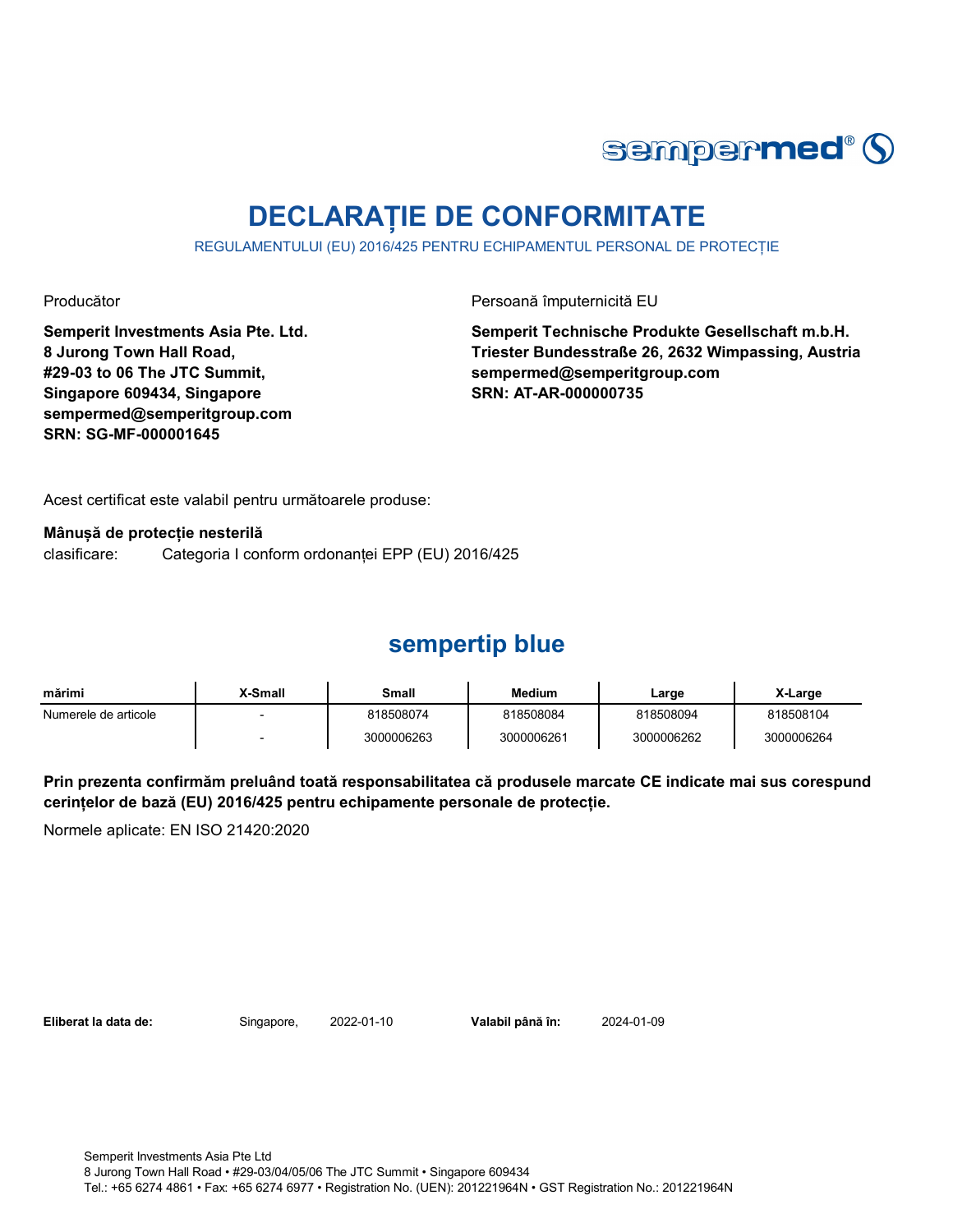

# **ΔΗΛΩΣΗ ΣΥΜΜΟΡΦΩΣΗΣ**

ΚΑΝΟΝΙΣΜΟΣ (ΕΕ) 2016/425 ΠΕΡΙ ΜΕΣΩΝ ΑΤΟΜΙΚΗΣ ΠΡΟΣΤΑΣΙΑΣ

Κατασκευαστής Εξουσιοδοτημένος αντιπρόσωπος στην ΕΕ

**Semperit Investments Asia Pte. Ltd. 8 Jurong Town Hall Road, #29-03 to 06 The JTC Summit, Singapore 609434, Singapore sempermed@semperitgroup.com SRN: SG-MF-000001645**

**Semperit Technische Produkte Gesellschaft m.b.H. Triester Bundesstraße 26, 2632 Wimpassing, Austria sempermed@semperitgroup.com SRN: AT-AR-000000735**

Το παρόν πιστοποιητικό ισχύει για τα ακόλουθα προϊόντα:

**Μη αποστειρωμένο προστατευτικό γάντι**

Ταξινόμηση: Κατηγορία I σύμφωνα με τον Κανονισμό (ΕΕ) 2016/425 περί ΜΑΠ

### **sempertip blue**

| Μενέθη            | X-Small | Small      | <b>Medium</b> | Large      | X-Large    |
|-------------------|---------|------------|---------------|------------|------------|
| Αριθμοί προϊόντος |         | 818508074  | 818508084     | 818508094  | 818508104  |
|                   |         | 3000006263 | 3000006261    | 3000006262 | 3000006264 |

**Δια του παρόντος βεβαιώνουμε υπεύθυνα ότι τα ανωτέρω προϊόντα με σήμανση CE ικανοποιούν τις εφαρμοστέες διατάξεις του Κανονισμού (ΕΕ) 2016/425 περί μέσων ατομικής προστασίας.**

Εφαρμοζόμενα πρότυπα: EN ISO 21420:2020

**Εκδόθηκε :** Singapore, 2022-01-10 **Ισχύει έως:** 2024-01-09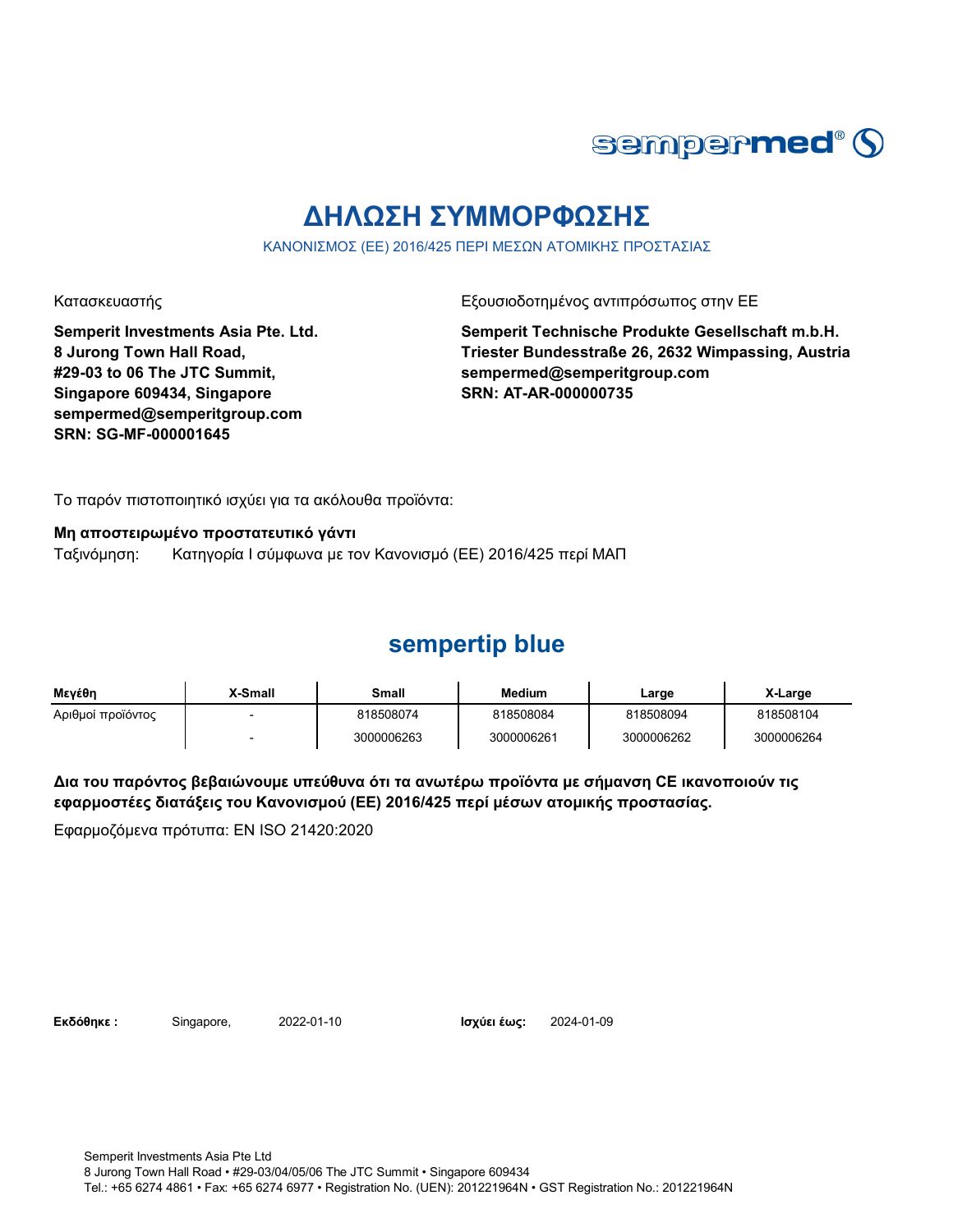

# **ДЕКЛАРАЦИЯ ЗА СЪВМЕСТИМОСТ НА**

РЕГЛАМЕНТ (EU) 2016/425 ЗА ЛИЧНИТЕ ПРЕДПАЗНИ СРЕДСТВА

**Semperit Investments Asia Pte. Ltd. 8 Jurong Town Hall Road, #29-03 to 06 The JTC Summit, Singapore 609434, Singapore sempermed@semperitgroup.com SRN: SG-MF-000001645**

Производител Упълномощен представител в ЕС

**Semperit Technische Produkte Gesellschaft m.b.H. Triester Bundesstraße 26, 2632 Wimpassing, Austria sempermed@semperitgroup.com SRN: AT-AR-000000735**

Настоящият сертификат важи за следните продукти:

**Нестерилна предпазна ръкавица**

Класификация: Категория I съгл. Регламент за ЛПС (EU) 2016/425

#### **sempertip blue**

| Размери              | X-Small | Small      | <b>Medium</b> | Large      | X-Large    |
|----------------------|---------|------------|---------------|------------|------------|
| Номера на артикулите |         | 818508074  | 818508084     | 818508094  | 818508104  |
|                      |         | 3000006263 | 3000006261    | 3000006262 | 3000006264 |

**С настоящето потвърждаваме при самостоятелна отговорност, че горепосочените продукти с маркировка СЕ съответстват на съществените разпоредби на Регламент (EU) 2016/425 за личните предпазни средства.**

Приложими норми: EN ISO 21420:2020

**Издадено на:** Singapore, 2022-01-10 **Важи до:** 2024-01-09